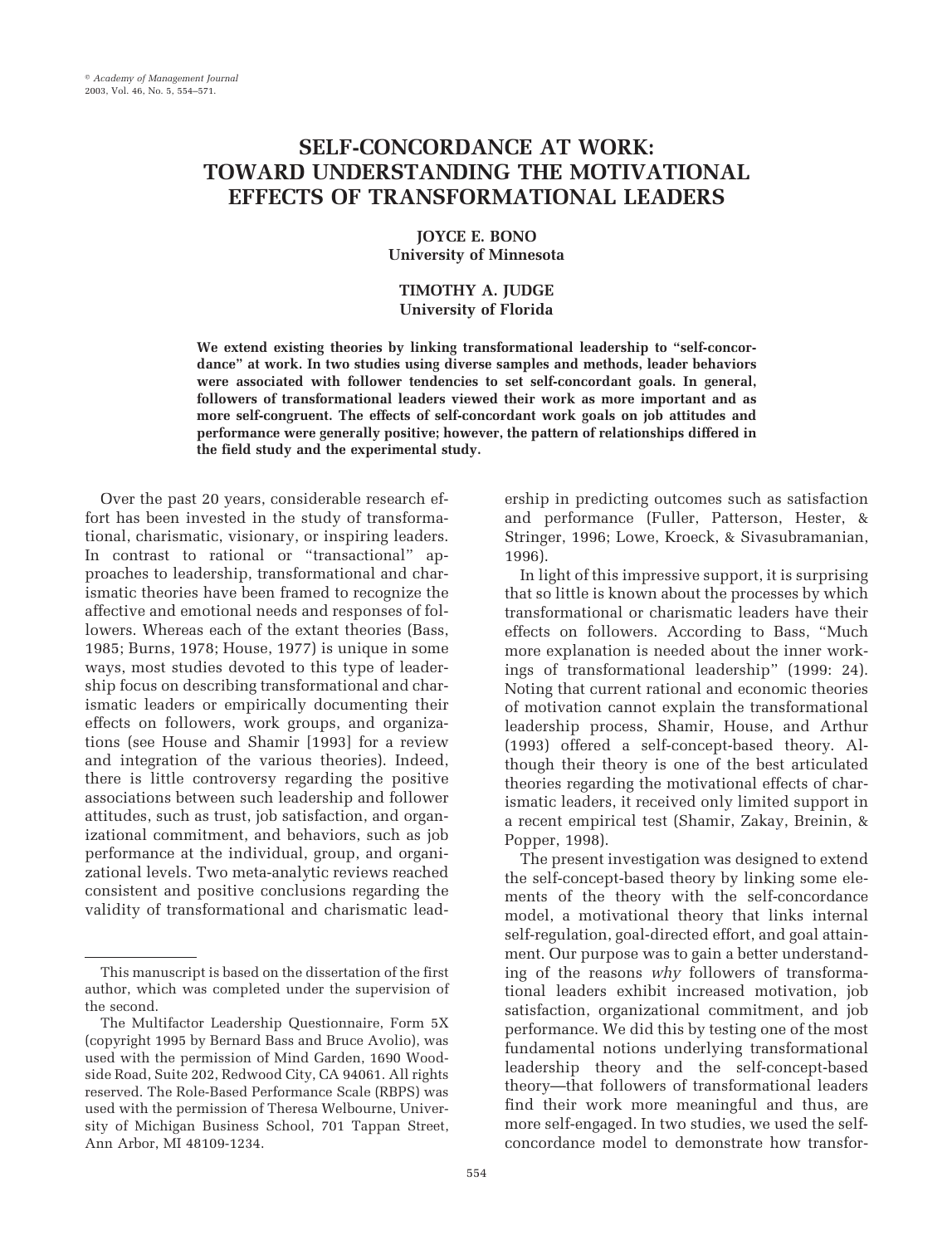mational leaders affect follower engagement with their work.

#### **THEORY AND HYPOTHESES**

#### **Transformational Leadership**

One of the vexing issues in research on charismatic and transformational leadership is the extent to which the various theories overlap, both conceptually and operationally. These differing approaches lend depth and breadth to academic and practitioner knowledge of this genre of leadership. However, it is difficult to specify the motivational mechanisms linking leaders and followers without very clear conceptual definitions, including the specification of leader behaviors. Recent theories of charisma in organizations (House, 1977; Shamir et al., 1993) have reduced the emphasis on the magical or mystical properties of charisma, further blurring the boundaries between charismatic and transformational leadership. Some leadership scholars have adopted the practice of referring to both charisma and transformational leadership when referencing theory and empirical research (e.g., Shamir, 1999). In this article, we drew heavily from the Bass (1985) model, in which charisma is part, but not the whole, of transformational leadership, but our ideas were influenced by both the charismatic and transformational leadership literatures.

## **Self-Concept-Based Theory and the Self-Concordance Model**

With self-concept-based theory, Shamir and his coauthors (1993) advanced transformational leadership research by outlining the motivational processes linking leaders and their followers. In selfconcept-based theory, there are three key ways in which transformational leaders motivate followers: by increasing follower self-efficacy, by facilitating followers' social identification with their group, and by linking work values to follower values thus increasing the extent to which followers view their work as self-expressive.

First, by providing a sense of direction (vision) and expressing high expectations and confidence in followers' ability to meet these expectations (Eden, 1992), transformational leaders increase follower self-efficacy. There is mixed support for this idea. Kirkpatrick and Locke (1996) found that vision quality and vision implementation were related to follower self-efficacy, which in turn had a positive effect on performance, though these effects were not large. In contrast, Shamir and colleagues (1998) found a negative relationship between

leader charisma and follower self-efficacy in a field study.

Second, transformational leaders increase followers' social identification with their group. Social identification is the process by which individuals identify with a group, feel pride in belonging, and see membership in the group as an important aspect of their identities or self-concepts. This aspect of the self-concept-based theory also received mixed support in the Shamir et al. (1998) study. Some leader behaviors (those targeted toward emphasizing a collective identity) were related to group culture (special slogans, songs, and rituals), but not to the groups' collective efficacy. Unexpectedly, leader behaviors focused on ideology were unrelated to group culture and negatively related to group potency.

The third way that transformational leaders influence followers is through value internalization and "self-engagement" with work. When transformational leaders describe work in ideological terms, and focus on higher-order values (such as high achievement as a value in and of itself [Burns, 1978]), followers come to see their work as congruent with personally held values and thus as more meaningful. Burns (1978) noted that leaders who can activate intrinsic values may inculcate in followers a desire to follow the dictates of the values even in the absence of incentives or sanctions. With respect to commitment in this context, Shamir and his coauthors (1993) referred to an internalized personal or moral commitment. They suggested that such a commitment becomes possible when a role or course of action is consistent with and expressive of an individual's self-concept. Thus, work activities not only represent the job but the person doing the job. Furthermore, transformational leaders emphasize intrinsic rewards, such as selfexpression, self-consistency, and self-efficacy, rather than extrinsic rewards. Shamir and colleagues argued that doing so "increases the chances that followers will attribute their behavior to internal self-related causes" ( 1993: 583), which adds to the followers' commitment to a course of action. Although the idea of self-engagement is central to self-concept-based theory, we are aware of no direct empirical test of these ideas.

An assumption underlying self-concept-based theory is that employees who view their work as congruent with their own motives, goals, and/or values (or as self-congruent) will be more motivated and more satisfied and will perform better. Indeed, the self-concordance model—a psychological theory of motivation and self-regulation—suggests that this is true. Thus, we sought to gain a better understanding of the effects of transforma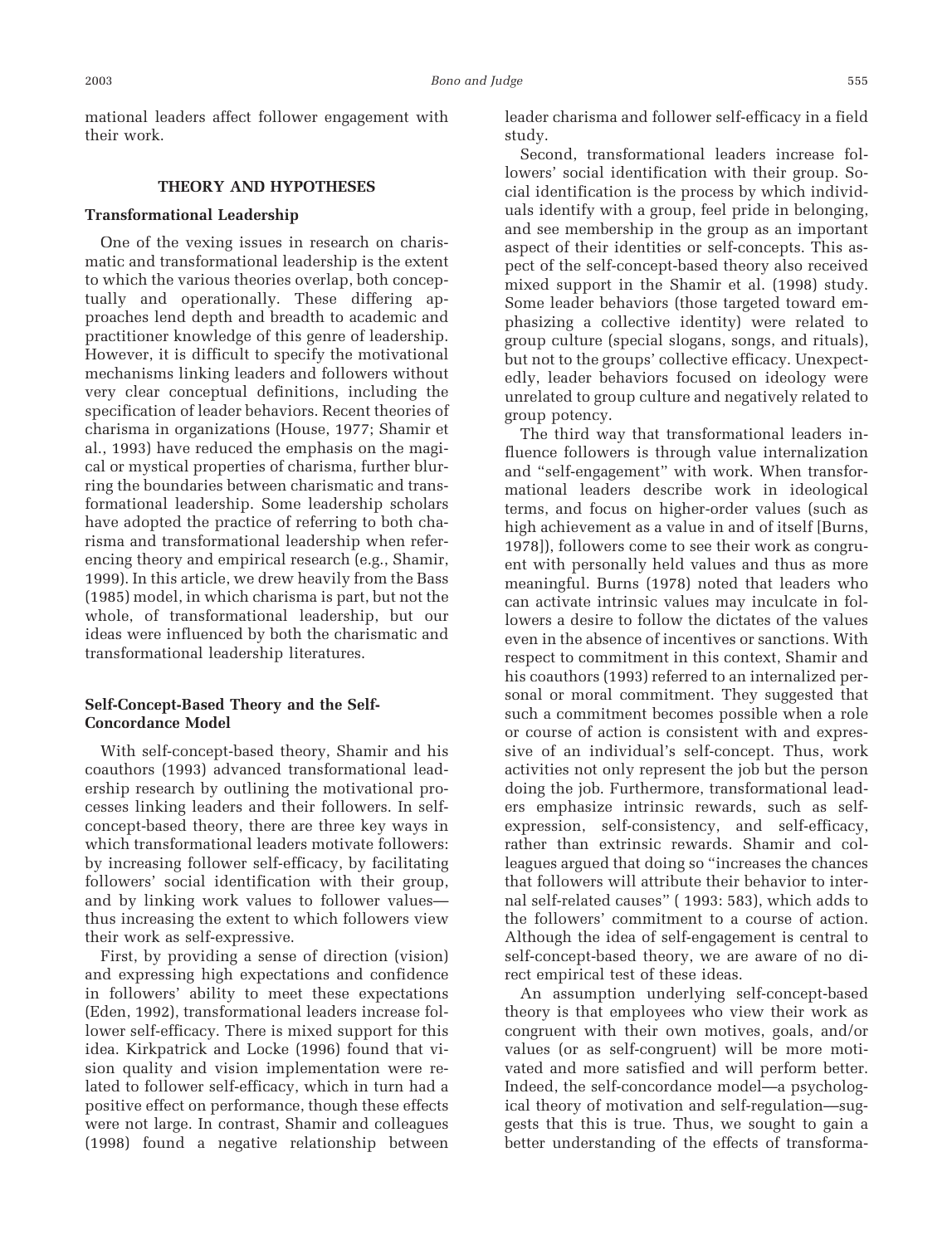tional or charismatic leaders by considering selfconcordance as a motivational mechanism.

*Self-concordance* refers to the extent to which activities such as job-related tasks or goals express individuals' authentic interests and values (Sheldon & Elliot, 1999). The self-concordance model is a theory of self-regulation, that is based in selfdetermination theory (Ryan & Deci, 2000). According to Ryan and Deci, intentional behavior can be chosen freely or it can be chosen because of internal or external constraints or controls. Thus, individuals' reasons for acting range on a continuum from complete control by reward or punishment (such as, I go to work in the morning so I am not fired) to full integration and internalization (such as, I stay late and help a coworker because I believe that the work we do is important and makes a difference in the world). In a series of studies, Ryan and Connell (1989) identified and labeled four types of reasons for engaging in academic achievement behaviors and prosocial behaviors: "external" (avoid punishment), "introjected" (garner others' approval), "identified" (achieve a self-valued or personally important goal), and "intrinsic" (experience fun or enjoyment). These reasons form a continuum ranging from external to intrinsic, with the reasons closer on the continuum (such as "external" and "introjected") being more highly correlated than those at opposite ends (such as "intrinsic" and "external"). Thus, it is possible to form a single motivational score from the four reasons for acting.

In a recent series of studies, Sheldon and colleagues (e.g., Sheldon & Elliot, 1998, 1999) found that autonomous (versus controlled) motivation was associated with goal-directed effort, goal attainment, and satisfaction with goal achievement. This relationship exists because autonomously motivated goals fit with a person's values and beliefs and are consistent with personal convictions. They represent core values and enduring interests of the self. In contrast, controlled motivation represents goals adopted in response to environmental contingencies, such as financial rewards, or those resulting from internal processes, such as guilt or shame. Whether a goal is perceived to be autonomous or controlled is not necessarily a function of the goal's content. Rather, it is the assessments individuals make about their reasons for goal pursuit that are important.

On the basis of these studies, Sheldon and Elliot (1999) posited a self-concordance model, arguing that goals that are self-concordant (that is, consistent with one's values and interests) lead to goal attainment and well-being. Like Ryan and Connell (1989), Sheldon and Elliot treated self-concordance as a continuum, forming a composite of the two controlled (external and introjected) and two autonomously motivated (identified and intrinsic) reasons for acting. Sheldon and colleagues' studies provide impressive evidence that self-concordant goals are associated with positive outcomes (such as goal attainment and well-being). Furthermore, their findings are consistent with those of O'Reilly and Chatman (1986), who found that individuals with an internalized (versus a compliant) commitment to their organizations exhibited more extrarole behaviors, were less likely to leave, and contributed more to fund raising.

Given our adoption of a "new" concept—selfconcordance—we believe it is important to provide a brief discussion of the relationships between this construct and other related organizational variables, such as psychological empowerment, and to justify our reasons for linking the self-concordance model with self-concept-based theory. With respect to the first issue, there is conceptual overlap between psychological empowerment (Thomas & Velthouse, 1990) and the self-concordance model. Indeed, psychological empowerment has direct links to self-determination theory, as self-determination (along with autonomy, competence, and impact) is a dimension of empowerment. However, there are some fundamental differences in the definitions of and the assumptions underlying these constructs. Although Spreitzer (1996) recognized the importance of individual cognitions, psychological empowerment reflects elements of an individual's work environment. Specifically, Spreitzer noted that self-determination involves "autonomy over the initiation and continuation of work behavior and processes" and that impact "is the degree to which a person can influence strategic, administrative, or operating outcomes" (1996: 485). Thus, psychological empowerment explicitly includes an element of voice or participation that is not necessary for self-concordance. This difference is an important issue for our study, as transformational leaders are not necessarily participative (Bass, 1999), nor do identification or intrinsic motivation (elements of autonomous motivation in the self-concordance model) require participation. Nonetheless, we recognize some overlap between self-concordance and psychological empowerment and believe these literatures can be used in concert to advance our understanding of leadership and work motivation.

One might ask what the concept of self-concordance adds to earlier work on intrinsic motivation and self-determination. Is self-concordance simply "old wine in a new bottle"? Although it is clearly derived from thinking on self-determination, the self-concordance concept represents an advance in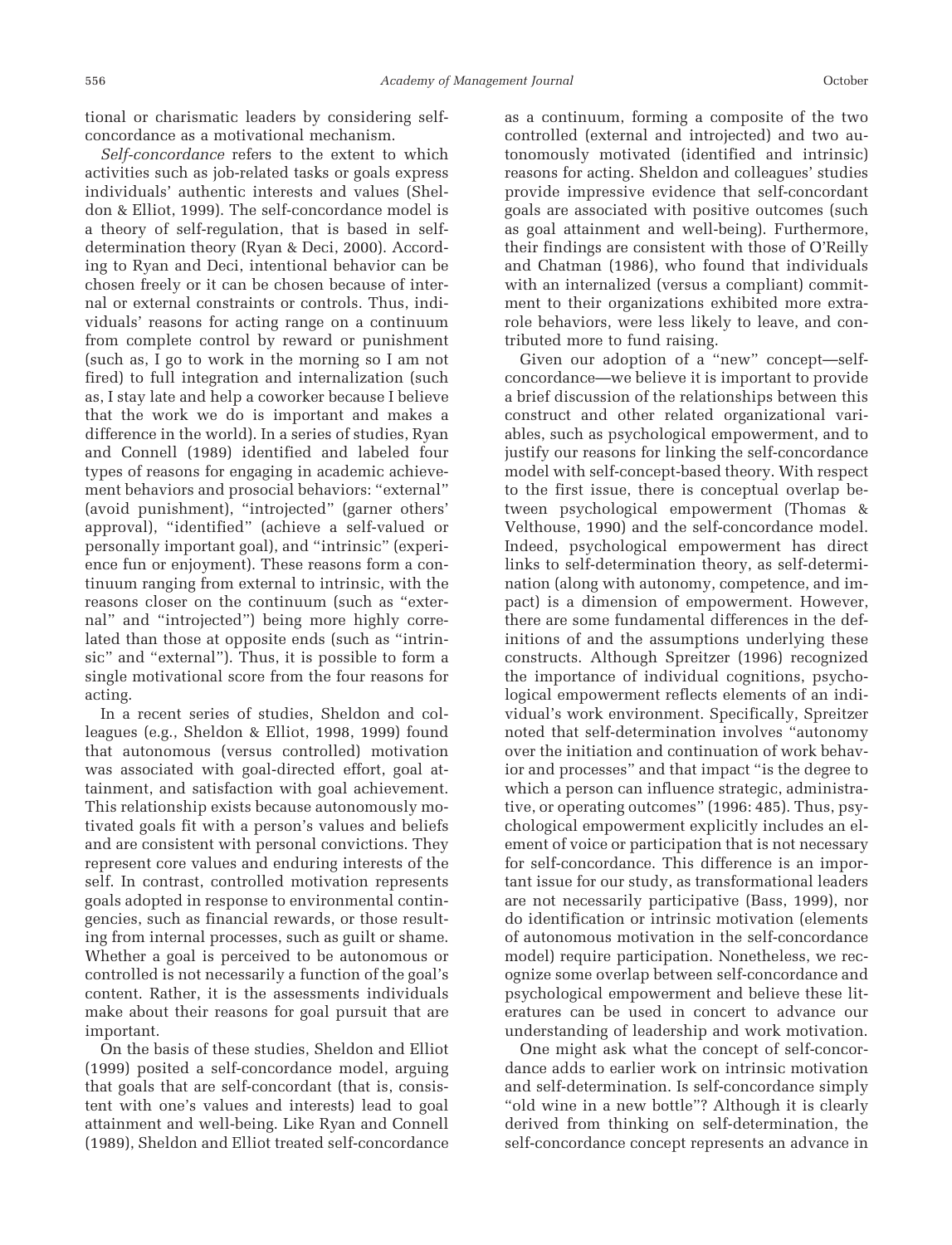several ways. Perhaps most importantly, selfconcordance is explicitly a goal-oriented or conative concept (Sheldon & Elliot, 1998). Earlier theorizing on intrinsic motivation did not place much emphasis on goal-directed behavior. In contrast, goals, and the associated reasons for their pursuit, are the defining feature of self-concordance. More generally, whereas self-determination theory was developed to account for the effects of contextual forces on intrinsic motivation (Sheldon & Elliot, 1999), the self-concordance model focuses on individuals' proactive and self-generated plans. This focus fits well with the literature on charismatic/transformational leadership, which was explicitly developed as an alternative to leadership models that were predicated on a distinction between prescribed behavior on the job and performance *beyond expectations* (Bass, 1985).

There is surprising congruency between the selfconcordance model and Shamir and colleagues' (1993) self-concept-based theory. Shamir et al. noted that charismatic leaders link work behavior to followers' self-concepts, values, and identities, thereby increasing the value of their work activities and "harnessing the motivational forces of selfexpression, self-esteem, and self-worth" (1993: 585). Similarly, Sheldon and Elliott (1998) linked autonomous goals to individuals' core values, which are a key part of the self. Moreover, the behaviors of transformational leaders, which lead to follower self-engagement, appear to have a great deal in common with one of the primary environmental (social) determinants of self-concordance. Specifically, when individuals in authority (such as leaders) provide a meaningful rationale for the work to be done, self-concordance is increased (Ryan & Deci, 2000). Transformational leaders provide a meaningful rationale for work by articulating an ideological vision and framing the work in terms of commonly endorsed values (Shamir et al., 1993).

With respect to our link between the self-concordance model and self-concept-based theory, we believe that the self-concordance model is an ideal means to address the *motivational* hypotheses underlying self-concept-based theory—that transformational or charismatic leaders influence follower self-engagement. The self-concordance model allows us to get directly at motives without confounding them with self-efficacy or job autonomy, though both of these may influence motives. For example, although Shamir and his colleagues (1998) provided many new insights into the links between leaders and followers, in their study heightened motivation was linked with self-sacrifice. The self-concordance model suggests that when individuals internalize work values—as suggested by the self-concept based theory—they do *not* perceive themselves to be sacrificing self-interests for the greater good. Rather, if followers internalize leader and group goals, subsequent actions are motivated by *personally held* values. Indeed, considerable evidence from the self-concordance model demonstrates motivational differences in goals pursued for an "other," such as a transformational leader, and goals pursued because they represent personally held values. Because self-concept engagement is at the heart of self-concept-based theory, testing the self-concordance model provides an important, direct test of self-concept-based theory.

In summary, we suggest that when transformational leaders present work in terms of ideology and values endorsed by most followers (higherorder values [Burns, 1978] that transcend individual interests), followers see their work as more meaningful and self-expressive and thus perceive work-related activities as more self-concordant. These perceptions lead to increased motivation, effort, performance, and satisfaction. Linking transformational leadership theory, the self-concept based theory, and the self-concordance model, we offer three hypotheses.

*Hypothesis 1. Transformational leadership behaviors and followers' tendencies to view their work as self-concordant are positively associated.*

*Hypothesis 2. Self-concordance partially mediates the relationship between leader behaviors and follower attitudes (satisfaction with job and leader, and organizational commitment).*

*Hypothesis 3. Self-concordance partially mediates the relationship between leader behaviors and follower work performance.*

#### **STUDY 1: METHODS**

#### **Participants and Procedures**

Participants were 247 individuals (leaders) holding supervisory or managerial positions within a participating organization and 954 of the individuals who reported directly to them. For this study, a leader was defined by formal position. Individuals who were supervised by these leaders are referred to as followers. We recruited nine organizations (seven business, one governmental, and one nonprofit), in industries ranging from advertising to aerospace, including both service and manufacturing organizations. Each organization identified a group of managers for participation in the study (such as all managers in the organization, or all managers in a particular geographic location or di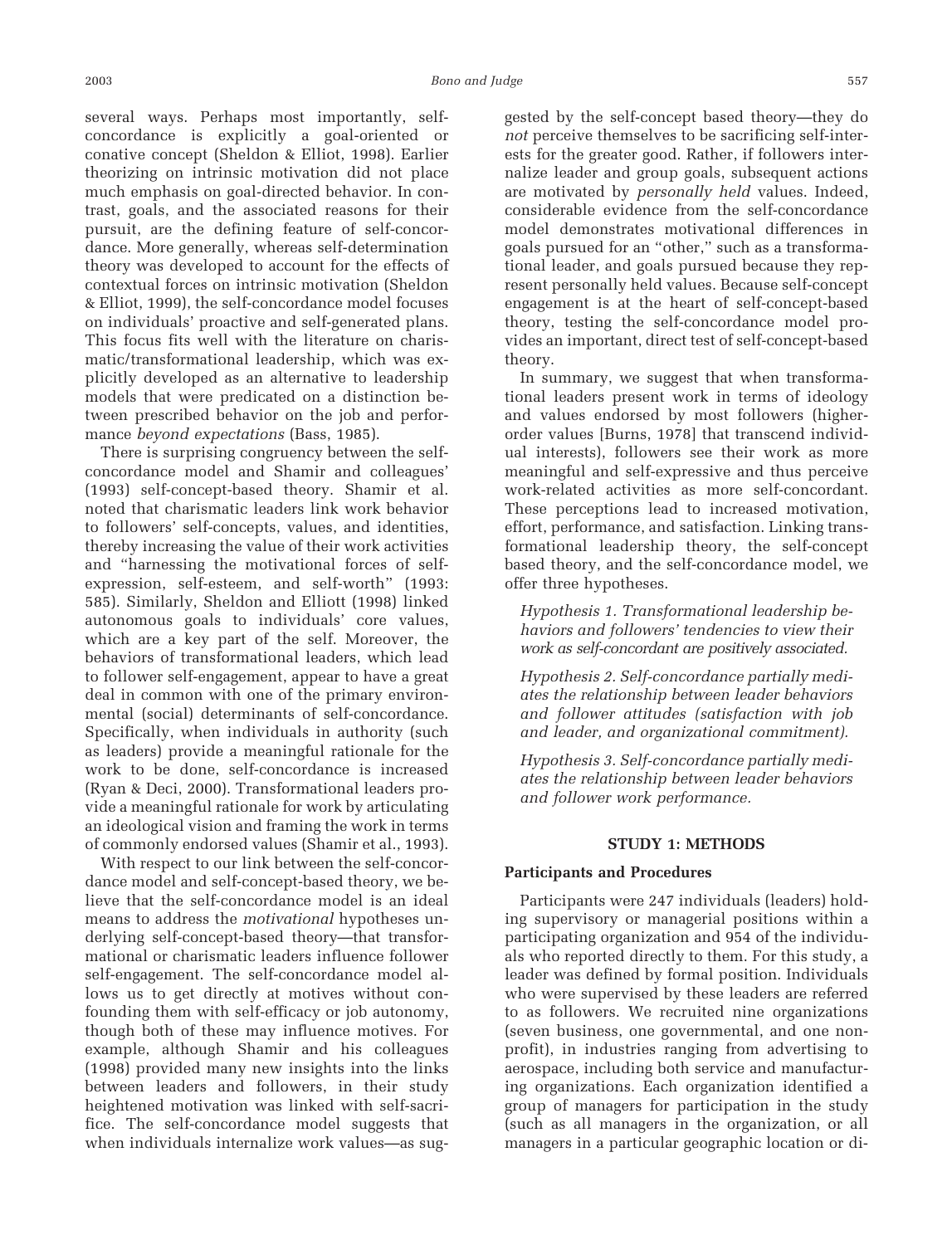vision). The leaders we studied held positions ranging from upper-level manager to entry-level supervisor, such as a team leader. They had 2–248 followers; the mode was 4 followers per leader. On average, leaders had held their current jobs for 5.5 years and worked in their current organizations 9.7 years. Twenty percent of the leaders held graduate degrees, 42 percent had bachelor's degrees, 63 percent were men, and their average age was 43 years.

Of 324 leaders invited to participate, 247 (76%) completed surveys. For each leader, up to 6 followers were also invited to participate (selection criteria are discussed below), resulting in a total of 1,368 followers who were potential participants. Of these, 954 followers (70%) completed our initial (time 1) surveys. Follow-up (time 2) surveys were completed by 98 percent (243) of the leaders and by 86 percent of the followers (775 of 904; 50 followers did not provide complete data at time 1 and thus did not receive time 2 surveys). The overall response rates were thus 70 percent, for the leaders, and 57 percent, for the followers. Matched data (leader and follower at times 1 and 2) were obtained for 173 leaders and 680 of their followers.

Data were collected over the Internet. At time 1, leaders identified their followers from a company list. Six followers were randomly selected (by an algorithm built into the Web site) for inclusion in the study. If a leader had fewer than 6 followers, all were included. An e-mail was sent to followers asking them to participate in the study by completing a leadership survey (for the target leader) and a measure of goal self-concordance. Approximately 60 days later (time 2), leaders completed job performance surveys for each of the randomly selected followers, and followers completed job attitude surveys. Also at time 2, a significant other (a close friend or family member) completed a job satisfaction survey for 510 (56%) of the followers. Paper surveys were distributed to followers, who passed them along to a significant other. Completed surveys were returned to the authors, and all individual responses were confidential, although summary reports were provided to leaders and organization executives.

#### **Measures**

*Leadership.* Transformational leadership behaviors were measured with the Multifactor Leadership Questionnaire (MLQ—Form 5X), the most frequently used measure of transformational leadership. Although early versions of this measure were criticized as assessing follower attributions rather than leader behaviors, more recent versions focus on leader behaviors. Considerable evidence

of the validity and reliability of the MLQ has been compiled. However, some controversy over its dimensionality remains. In most studies, including a recent large-scale study (Avolio, Bass, & Jung, 1999), an adequate fit for a multidimensional model of transformational leadership can be found. However, equally good fit and greater parsimony tend to be found with a single-factor model (Carless, 1998). Thus, we measured each of the four dimensions with the four-item scale for that dimension (there are eight items for idealized influence) using a five-point response format  $(1 - \text{``not at all''})$ to  $5$  = "frequently, if not always"). The following are some sample items, listed by dimension: idealized influence, "talks to us about his/her most important values and beliefs"; inspirational motivation, "articulates a compelling vision of the future"; intellectual stimulation, "re-examines critical assumptions to question whether they are appropriate"; and individualized consideration, "spends time teaching and coaching me." Each follower responded to these items for his or her target leader, and items were averaged to form a score for each dimension.

*Follower satisfaction with leader.* Follower satisfaction with the leader was measured with the three-item Job Diagnostic Survey (JDS) satisfaction with supervision scale (Hackman & Oldham, 1980). A sample item is, "I am satisfied with the overall quality of supervision I receive in my work." Responses, made on a five-point scale  $(1, = "strongly$ disagree," to  $5 =$  "strongly agree"), were averaged to form a single score. All subsequent scales were also created by averaging items, and unless otherwise noted, the same 1–5 response format was used.

*Follower job satisfaction.* We measured job satisfaction using five items from the Brayfield Rothe scale (Brayfield & Rothe, 1951). This short form of the Brayfield Rothe is reliable and has been used in past research (Judge, Bono, & Locke, 2000). The five items are, "Most days I am enthusiastic about my work," "I feel fairly satisfied with my present job," "I find real enjoyment in my work," "Each day at work seems like it will never end," and "I consider my job rather unpleasant." The last two items are reverse-scored. A significant other also completed these items for each target follower. Past research suggests that others' ratings of job satisfaction provide an independent assessment that correlates with self-reported job satisfaction at a level higher than self- and peer ratings of personality correlate (Judge et al., 2000).

*Follower organizational commitment.* Organizational commitment was measured with the eight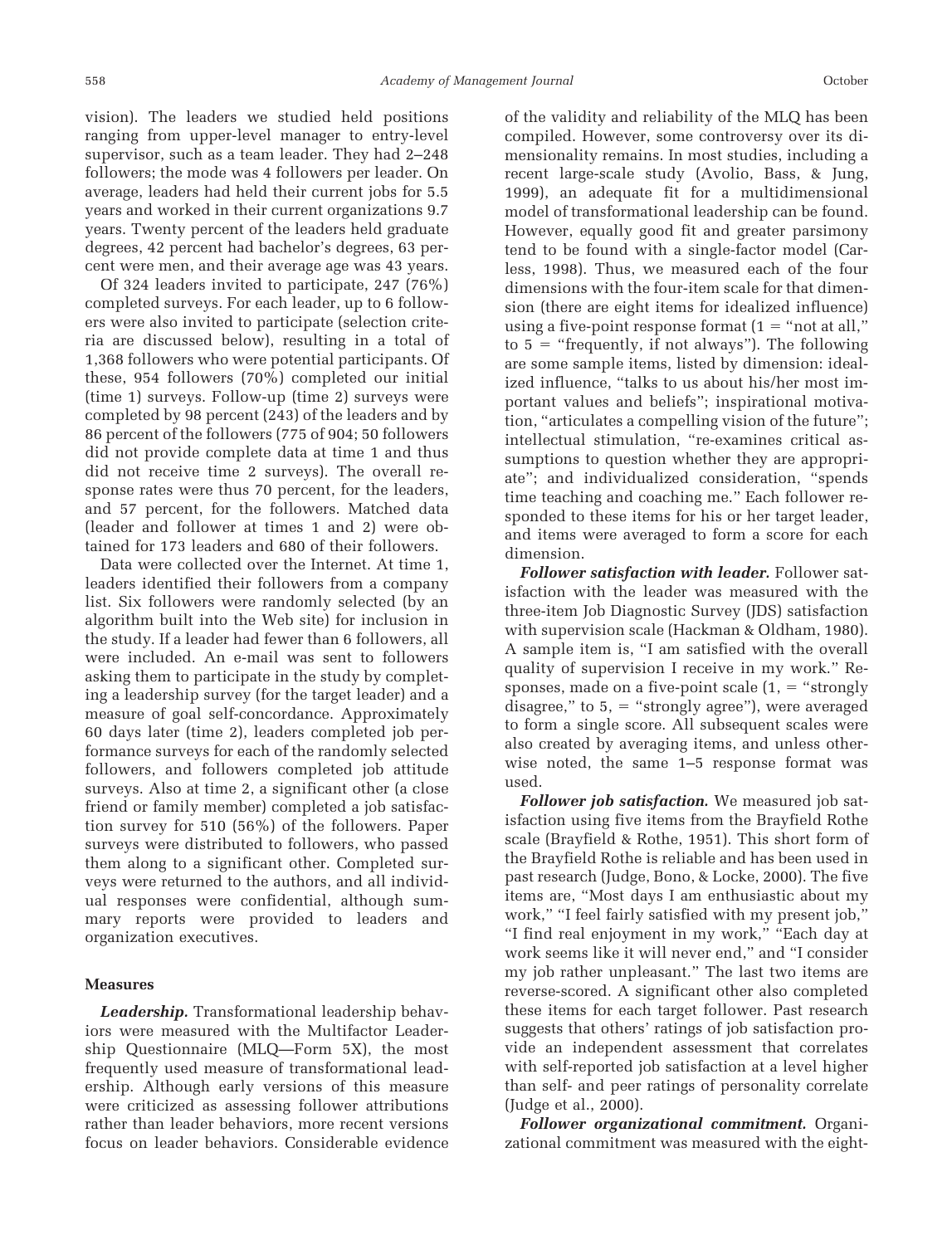item affective commitment scale (Allen & Meyer, 1990). A sample item is "I would be very happy to spend the rest of my career with this organization."

*Follower job performance.* We used a 15-item measure of job performance including both task performance and initiative aspects of performance, including innovation, personal initiative, and selfdirection. Leaders provided reports of job performance for each of their selected followers. Selfdirection items (4) were adapted from a scale developed by Stewart, Carson, and Cardy (1996). Personal initiative items (4) were measured with a scale developed for this study and based on a prior, qualitative measure (see Freese, Kring, Soose, & Zempel, 1996). The Role-Based Performance Scale (Welbourne, Johnson, & Erez, 1998) was used to measure innovation (4 items) and task performance (3 items). Following Welbourne et al., we used a five-point response scale (1, "needs improvement," to 5, "excellent"). The items are provided in the Appendix. We averaged responses to the items to form an overall job performance score and standardized these scores within company to control for differences between organizations.

*Self-concordance.* A goal-based measure of selfconcordance was used, a practice that was consistent with research by Sheldon and colleagues (see Sheldon & Elliot, 1998). Followers were asked to identify six of their short-term, job-related goals. Because of constraints imposed by participating organizations, and because it fit within the time frame of other self-concordance research, we defined a short-term goal as one that could be accomplished in 60 days. After participants identified goals, we asked for their reasons for pursuing each goal. An individual's first goal appeared on the computer screen followed by four questions representing a continuum of self-concordant reasons for goal pursuit. The questions were "You choose this goal because somebody else wants you to or because the situation demands it" and "You pursue this goal because you would feel anxious, guilty, or ashamed if you didn't" (external and introjected items represent controlled motivation); "You pursue this goal because you really believe it's an important goal to have" and "You pursue this goal because of the fun and enjoyment it provides you" (identified and intrinsic items represent autonomous motivation). Participants answered all four questions for each of their six goals using a ninepoint scale  $(1 - \text{``not at all for this reason,'' to 9},$ "completely for this reason"). As our Web-based survey did not allow skipping items, six goals were obtained for all participants.

# **STUDY 1: ANALYSES AND RESULTS**

#### **Levels of Analysis**

Before examining the statistical properties of our data, we followed recommendations made by Kozlowski and Klein (2000), who pointed out the importance of specifying the level of analysis at which variables and associations are conceptualized. Although we recognize that leaders may not behave in a completely uniform manner across followers, in this study we do not view leadership as a dyadic process. Rather, we are interested in the behaviors that leaders tend to exhibit across situations and followers—behaviors exhibited to a group as a whole. A benefit of this approach is that individual differences in follower reactions to leaders or biases in reporting are treated as error. Whereas we are interested in leadership at the *group* level, we are interested in motivation, attitudes, and performance at the *individual* level. Since the primary purpose of our study was to examine self-concept engagement—an individual-level variable—and the relations between self-concept engagement and attitudes and performance, we treated motivation, attitudes, and performance as individual-level variables. Thus, like Shamir and his colleagues (1998), we estimated a mixed-level model in which leadership at the group level influences individual motivation, attitudes, and performance.

#### **Measurement Issues**

We used structural equation modeling (LISREL 8.3) to test our hypotheses. Prior to conducting our analyses, we examined several aspects of our data. We examined the relationship between leaders' demographic characteristics—age, sex, and organizational tenure—and transformational leadership. No associations were found. We also examined the measurement properties of some of our variables. As is typically found (Lowe et al., 1996), the four dimensions of transformational leadership were highly interrelated in our data, with an average correlation coefficient *(r)* of .77 before aggregation. Exploratory factor analysis revealed that the items formed a single factor with an eigenvalue over 1.00. This factor explained 83 percent of the variance among the 20 items. Furthermore, a second-order confirmatory factor analysis (loading items on the four dimensions and the four dimensions on a single transformational factor) demonstrated a reasonable fit for the data ( $\chi^2$  = 1,152.99, *df* = 165, *p* < .001, CFI = .91, IFI = .91, SRMR = .06, RMSEA = .08). Whereas this model is not a perfect fit for the data, because of cross-loadings among some of the items, it is a better fit than a single-factor model, in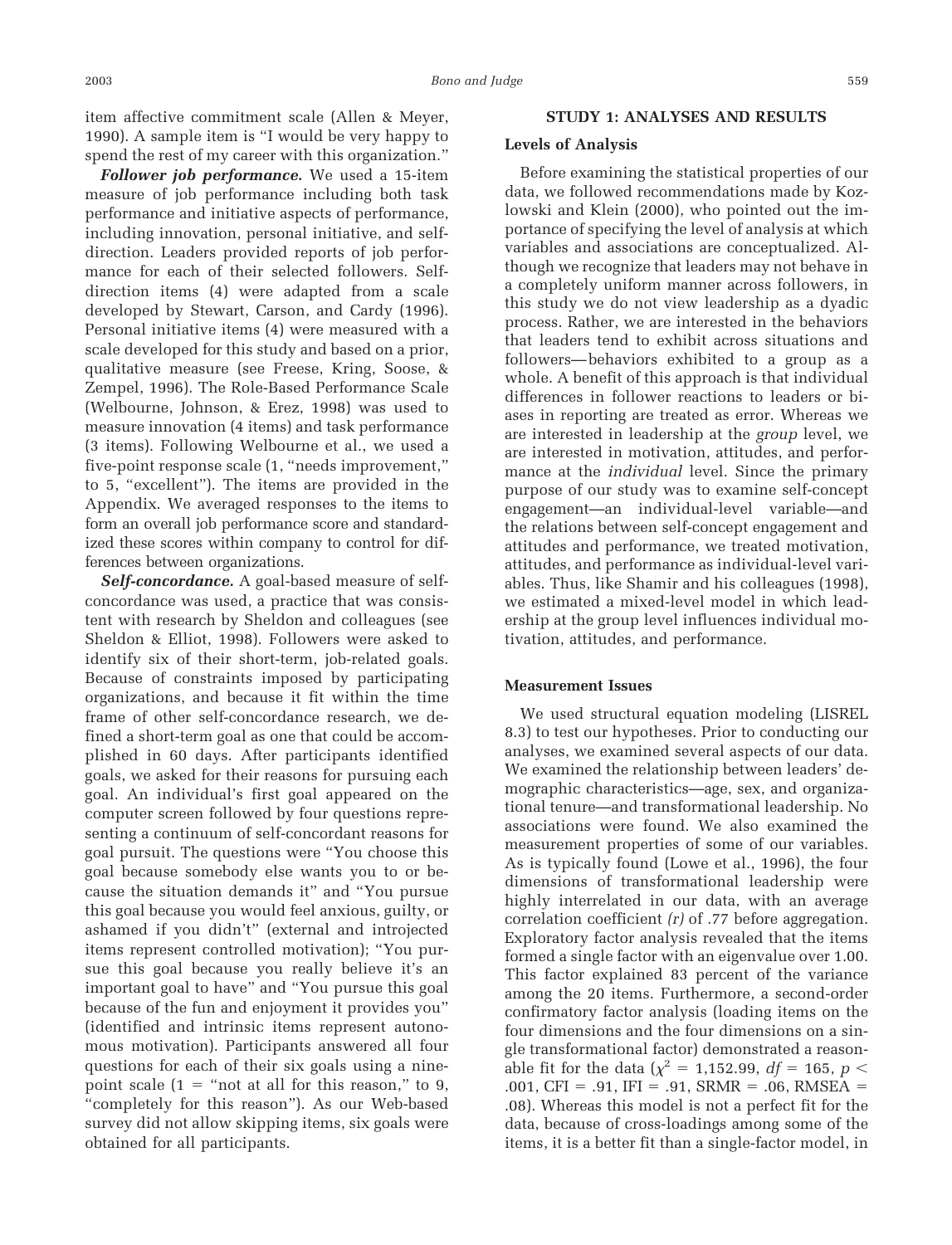As noted earlier, it was our intention to obtain a comprehensive measure of overall job performance. Because we drew items from a number of performance scales, we conducted an exploratory factor analysis on the 15 items. Results indicated that a single factor with an eigenvalue greater than 1.00 explained 84 percent of the variance in the items. Results, which are shown in Table 1, indicate that these items form a reliable scale ( $\alpha = .91$ ).

Because we conceptualized transformational leadership at the group level, we averaged the transformational leadership scores of all followers for each leader (the average was four followers per leader). This procedure was consistent with past research (Shamir et al., 1998) and was deemed justifiable in these data under James, Demaree, and Wolf's (1993) recommendations for data assumed to have a slight negative skew  $[ICC[1] = .25, F =$ 2.29, ICC [2] = .57;  $r_{\text{wg}}$  = .83). Although no absolute standard for aggregation based on the ICC(1) or  $r_{\rm wg}$ has been established, Bliese (2000) reported values in organizational research from .05 to .20 and rare instances of values exceeding .30. Typically,  $r_{\text{wg}}$ values greater than .70 are used to justify aggregation. As expected, our individual-level variables exhibited much lower agreement within-groups than did leadership. The average ICC (1) for motivation, attitudes, and performance was .10 (ranging from .05 to .17), and the average  $r_{wg}$  for the *individual-level* variables was .65. Thus, we treated self-concordance, job attitudes, and job performance as individual-level variables.

We examined the data for consistency in goal self-concordance across the six goals for each follower. Results indicated consistency in responses

across goals, as indicated by coefficients alpha of .82 and .83, respectively, for controlled and autonomous motivation. In some studies (Sheldon & Kasser, 1998), autonomous and controlled motivation scores are computed in addition to a composite self-concordance score. Because this was the first study to examine goal self-concordance at work, we computed both an overall score (self-concordance) and two dimensional scores (controlled and autonomous motivation). We averaged the two controlled motivation items (external and introjected) and the two autonomous items (intrinsic and identified) to form controlled and autonomous motivation scales. In keeping with prior research (e.g., Ryan & Connell, 1989; Sheldon & Elliot, 1998), we also formed a self-concordance composite by subtracting the controlled motivation score from the autonomous motivation score.

Although there are reasons to exercise caution in the use of difference scores (Edwards & Parry, 1993), we believed it was important for the advancement of knowledge about self-concordance to "operationalize" the construct as it has been measured in past research (e.g., Sheldon & Elliot, 1999). Moreover, because some of the items that made up our difference score (external and intrinsic items) are negatively correlated, the reliability problems found when computing difference scores from positively correlated items are not of concern here. Indeed, the composite reliability (Hunter & Schmidt, 1990) for the self-concordance composite is .84 (see Table 1). Another concern with difference scores is the loss of information that occurs when scores are combined to form a composite. In conducting our analyses, we report correlations between study variables and both the self-concordance composite and its dimensions (autonomy and control). Thus, though we are mindful of the limitations of difference scores, we believe our demonstration of the reliability of our measure, and

| Variable                                               | Mean | s.d. |     | $\mathbf{2}$ | 3      | 4      | 5   | 6   |     | 8   | 9   |
|--------------------------------------------------------|------|------|-----|--------------|--------|--------|-----|-----|-----|-----|-----|
| 1. Leader transformational leadership                  | 3.70 | 0.52 | .94 |              |        |        |     |     |     |     |     |
| 2. Follower self-concordance                           | 2.90 | 3.52 | .13 | .86          |        |        |     |     |     |     |     |
| 3. Follower autonomous reasons for goal pursuit        | 5.90 | 0.93 | .21 | .65          | .83    |        |     |     |     |     |     |
| 4. Follower controlled reasons for goal pursuit        | 4.40 | 0.87 | .05 | $-.58$       | .23    | .79    |     |     |     |     |     |
| 5. Follower job satisfaction, self-report              | 3.80 | 0.65 | .17 | .18          | .24    | .00.   | .82 |     |     |     |     |
| 6. Follower job satisfaction, significant-other report | 3.90 | 0.62 | .14 | .12          | .16    | .01    | .61 | .88 |     |     |     |
| 7. Follower satisfaction with supervision              | 3.70 | 0.75 | .42 | .08          | .13    | .01    | .43 | .33 | .90 |     |     |
| 8. Follower organizational commitment                  | 3.50 | 0.46 | .25 | .12          | .24    | $-.07$ | .65 | .47 | .47 | .85 |     |
| 9. Follower job performance                            | 0.00 | 0.60 | .16 | .02          | $-.02$ | $-.04$ | .25 | .12 | .25 | .17 | .91 |

**TABLE 1 Means, Standard Deviations, and Correlations among Study 1 Variablesa**

<sup>a</sup> For significant-other reports of job satisfaction  $n = 440$ ;  $n = 680$  for all other variables. Scale reliabilities are on the diagonal in boldface. Correlations greater than .08 are significant at *p* - .05, and correlations greater than .11 are significant at *p* - .01.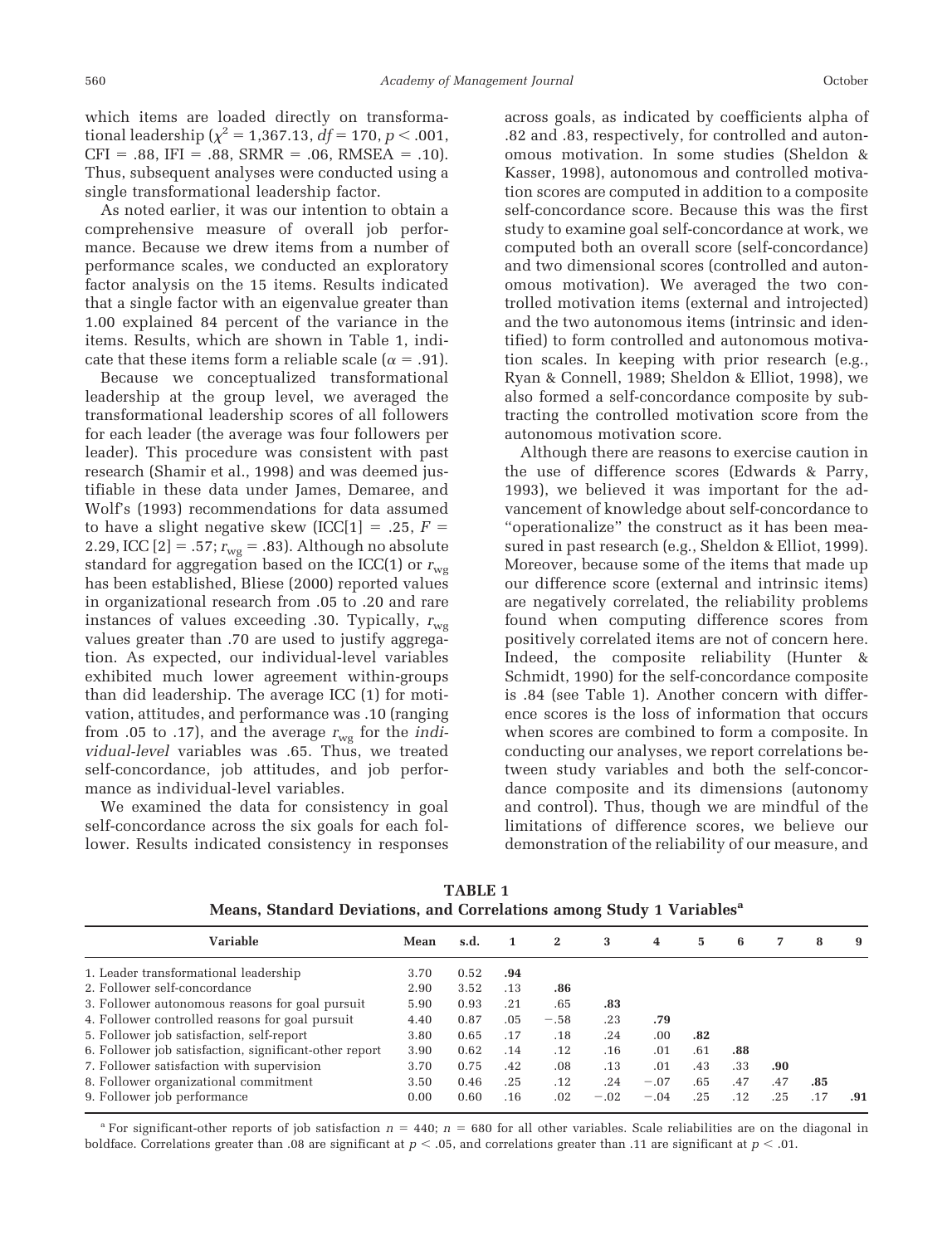our undertaking analyses without reliance on difference scores, make their use here less of an issue than is often the case.

Prior to aggregating the data across organizations, we conducted a one-way analysis of variance (ANOVA) looking for mean-level differences between the organizations. Results revealed small, albeit significant, mean-level differences for some variables (such as transformational leadership and self-concordance), but not others (such as job satisfaction). However, organizations in which mean levels of transformational leadership were high were not the same organizations in which levels of self-concordance were high. We also conducted five meta-analyses, examining associations among transformational leadership, self-concordance, job attitudes, and job performance. Our goal was to determine whether sampling error could explain differences between organizations. Results indicated that sampling error accounted for most of the differences in relationships between companies: more than 70 percent of the variance in correlations across organizations was a consequence of sampling error. Thus, we deemed it appropriate to aggregate our data across companies.

Finally, to prevent interpretational problems inherent in simultaneous estimation of measurement and structural models, we tested a measurement model, loading each of the latent and observed variables on the intended construct. This model demonstrated a good fit for the data ( $\chi^2 = 25.99$ ,  $df = 14$ ,  $p = .02$ , CFI = 1.00, IFI = 1.00, SRMR = .01, RMSEA  $=$  .04). In cases in which we used a single observed variable to measure a latent construct (job attitudes), we corrected for measurement error by setting an error variance equal to ([1  $\alpha$ ]  $\times$  $s.d.<sup>2</sup>$ ).

# **Results**

Table 1 presents means, standard deviations, reliability coefficients, and correlations among the variables. As expected, transformational leadership is positively associated with both follower job attitudes and job performance. The association between transformational leadership and self-concordance is positive and significant, though not large  $(r = .13)$ , supporting Hypothesis 1. Examination of the relationship between transformational leadership and the controlled and autonomous motivation dimensions of self-concordance reveals that transformational leadership is not associated with controlled motivation  $(r = .05)$ . Rather, transformational leadership appears to be related only to autonomous motivation  $(r=.21)$ .

No association was found between self-concor-

dance and job performance. Positive associations were found between self-concordance and job satisfaction  $(r = .18$  and  $r = .12$  for self- and significant-other reports), organizational commitment  $(r = .12)$ , and satisfaction with the leader  $(r = .08)$ . Further examination of the data reveals that these associations are due to the autonomous motivation–job attitudes association, as there is no association between controlled motivation and job attitudes.

Next we estimated a structural model testing our mediation hypothesis (Hypothesis 2) for job attitudes. Results of this model, which are displayed in Figure 1 and in Table 2, model 1, revealed positive links from transformational leadership to selfconcordance, job and leader satisfaction, and organizational commitment. Positive paths from selfconcordance to job satisfaction and organizational commitment were also found. However, there was no association between self-concordance and satisfaction with supervision. In partial support of Hypothesis 2, we found that self-concordance partially mediated the relationship between leadership and job satisfaction and between leadership and organizational commitment. Total, direct, and indirect effects of leadership on job attitudes are presented in Table 3 ("effects" refer to links between the variables and are not meant to imply causal associations). Fit statistics indicate that the partial mediation model is a good fit for the data (Table 2, model 1). However, given the small degree of mediation, we tested two alternative models, one testing no mediation (model 2; paths from self-

**TABLE 2 Fit Indexes for Hypothesized and Alternative Modelsa**

| Model           | $\chi^2$ | df  | $p^{\rm b}$ | n   | <b>CFI</b> | IFI  | <b>RMSEA</b> |
|-----------------|----------|-----|-------------|-----|------------|------|--------------|
| Job attitudes   |          |     |             |     |            |      |              |
| Model 1         | 26.39    | 13  | .05         | 716 | 1.00       | 1.00 | 0.04         |
| Model 1a        | 27.42    | 13  | .01         | 716 | 1.00       | 1.00 | 0.04         |
| Model 2         | 53.03    | 16  | .01         | 716 | 0.99       | 0.99 | 0.06         |
| Model 3         | 174.89   | 16  | .01         | 716 | 0.95       | 0.95 | 0.11         |
| Job performance |          |     |             |     |            |      |              |
| Model 4         | 101.05   | 24  | .01         | 795 | 0.99       | 0.99 | 0.06         |
| Model 4a        | 103.34   | 2.4 | .01         | 795 | 0.99       | 0.99 | 0.06         |
| Model 5         | 101.06   | 2.5 | .01         | 795 | 0.99       | 0.99 | 0.06         |

<sup>a</sup> Models 1–3 are for the job attitudes model. Model 1 is the hypothesized model; model 1a, the hypothesized model with autonomy only; model 2, an alternative model with no mediation; model 3, an alternative model with full mediation. Models 4–5 are for the job performance model. Model 4 is the hypothesized model; model 4a, the hypothesized model with autonomy only; model 5, an alternative model with no mediation.

 $b$  Less than.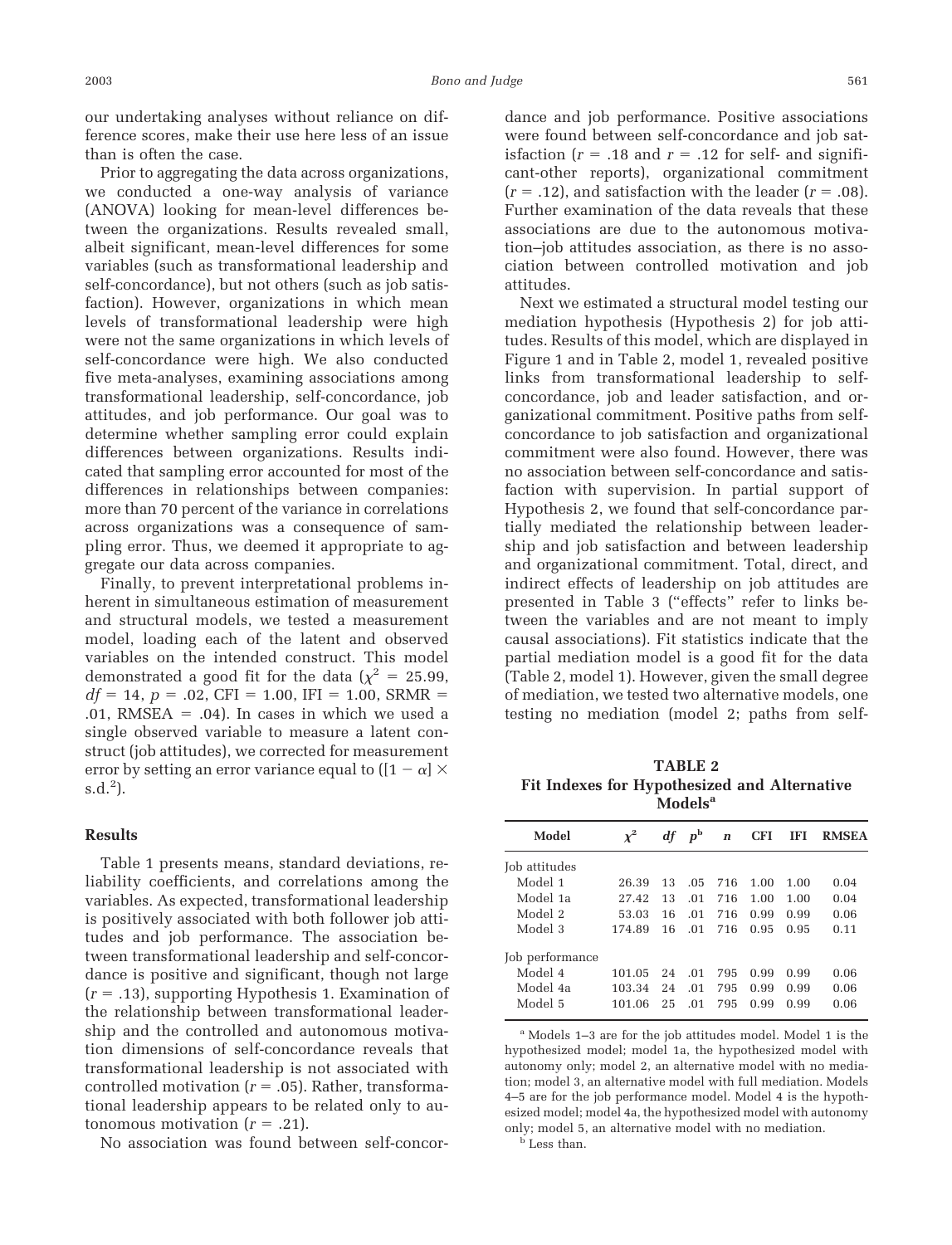

**FIGURE 1**

FIGURE 1



 $\leq p \leq$ .05

 $* p$   $\lt$ .01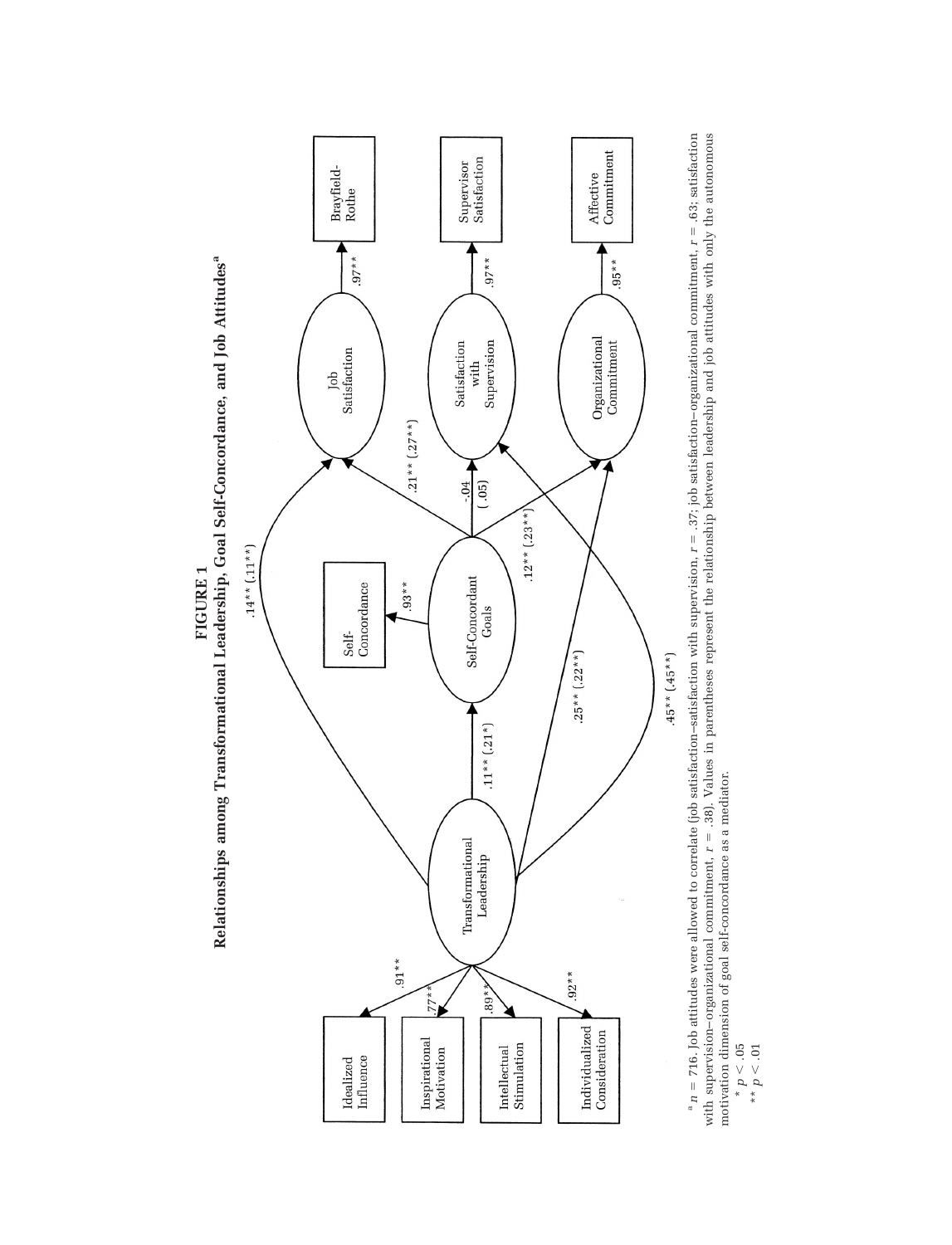| i<br>$\sim$ | I<br>$\sim$ | o esta<br>۰. |
|-------------|-------------|--------------|

| <b>Transformational Leadership Effects</b> | Self-<br><b>Concordance</b> | Job<br><b>Satisfaction</b> | Satisfaction with<br><b>Supervision</b> | Organizational<br>Commitment | <b>Job</b><br>Performance |  |  |  |
|--------------------------------------------|-----------------------------|----------------------------|-----------------------------------------|------------------------------|---------------------------|--|--|--|
| Direct effect                              | $.11***$                    | $.14***$                   | $.45***$                                | $.25*$                       | $.13**$                   |  |  |  |
| Indirect effect through self-concordance   |                             | $.02**$                    | .00.                                    | $.01*$                       | .00.                      |  |  |  |
| Total effect                               | $.11***$                    | $.16***$                   | $.46**$                                 | $.26***$                     | $.13***$                  |  |  |  |
| Percent mediation <sup>b</sup>             |                             | 13                         | $\Omega$                                | 4                            | $\overline{0}$            |  |  |  |
| Model $R^2$                                | .01                         | .07                        | .21                                     | .08                          | .02                       |  |  |  |

**TABLE 3 Direct, Indirect, and Total Effects of Transformational Leadership on Self-Concordance, Job Attitudes, and Performancea**

<sup>a</sup> Values in the first three rows represent path coefficients from the structural model.

<sup>b</sup> Results of the model using only the autonomy dimensions of self-concordance as a mediator are not included in the table (38 percent of the effects of leadership on job satisfaction were mediated through autonomy).

 $*$  \*  $p < .05$ 

concordance to job attitudes were not estimated), and another testing full mediation (model 3; paths from leadership to job attitudes were not estimated). Results (Table 2) indicate that the partial mediation model (model 1) is a better fit for the data (on the basis of fit indexes and a significant change in chi-square) than either of the alternative models (model 2 or 3). This finding suggests that selfconcordance partially (rather than completely or not at all) mediates the relationship between leadership and job satisfaction and organizational commitment.

Because the association between transformational leadership and self-concordance appears to rest largely on the autonomous motivation component, we also estimated a partial mediation model using autonomous motivation as the mediator. Parameter estimates for this model are presented in parentheses in Figure 1 (see Table 2, model 1a for fit statistics). They follow the same pattern of relationships as those of the self-concordance model. However, because the relationships between leadership, autonomous motivation, and job satisfaction were slightly stronger in this model, the indirect effects were also larger: 38 percent of the link between transformational leadership and job satisfaction was mediated through autonomous motivation.

We estimated one final attitudes model using significant others' reports of job satisfaction. Results of this model  $(n = 440)$  follow the same pattern of relationships found in models 1 and 1a, though the path coefficients are smaller. Significant results in this model suggest that the relationships shown in Figure 1 were not due solely to the effects of common-method, same-source biases. Yet, weaker results in the significant-other model do

suggest that some common source effects are present in the Figure 1 results.

We replicated the analyses described above for job performance. Figure 2 presents the results of the hypothesized partial mediation model. There are positive links between transformational leadership and both self-concordance and job performance, but there is no link between self-concordance and job performance. Although the partial mediation model is a good fit for the data (Table 2, model 4), significant, indirect effects were *not* found. Thus, for job performance, we tested only one alternative model—a no-mediation model (the path from selfconcordance to job performance was not estimated). The no-mediation model fits the data equally well (Table 2). Under rules of parsimony, the nomediation model (model 5) best represents the relationships in our data. Hence, we conclude that self-concordance did not mediate the transformational leadership–job performance association in these data. For the reasons noted earlier, we also tested a model using autonomous motivation as a mediator. Results (see the parentheses in Figure 2) follow the same pattern of relationships as the self-concordance model, thus not supporting Hypothesis 3.

Overall, results of this study provided mixed support for our hypotheses. Transformational leadership was associated with self-concordance (supporting Hypothesis 1), and this link was primarily through the autonomous motivation dimension. Furthermore, self-concordant work goals were associated positively with job satisfaction and organizational commitment, partially mediating the relationship between leadership and these job attitudes. Neither self-concordance nor the autonomous motivation dimension mediated the link

 $*$   $p < .05$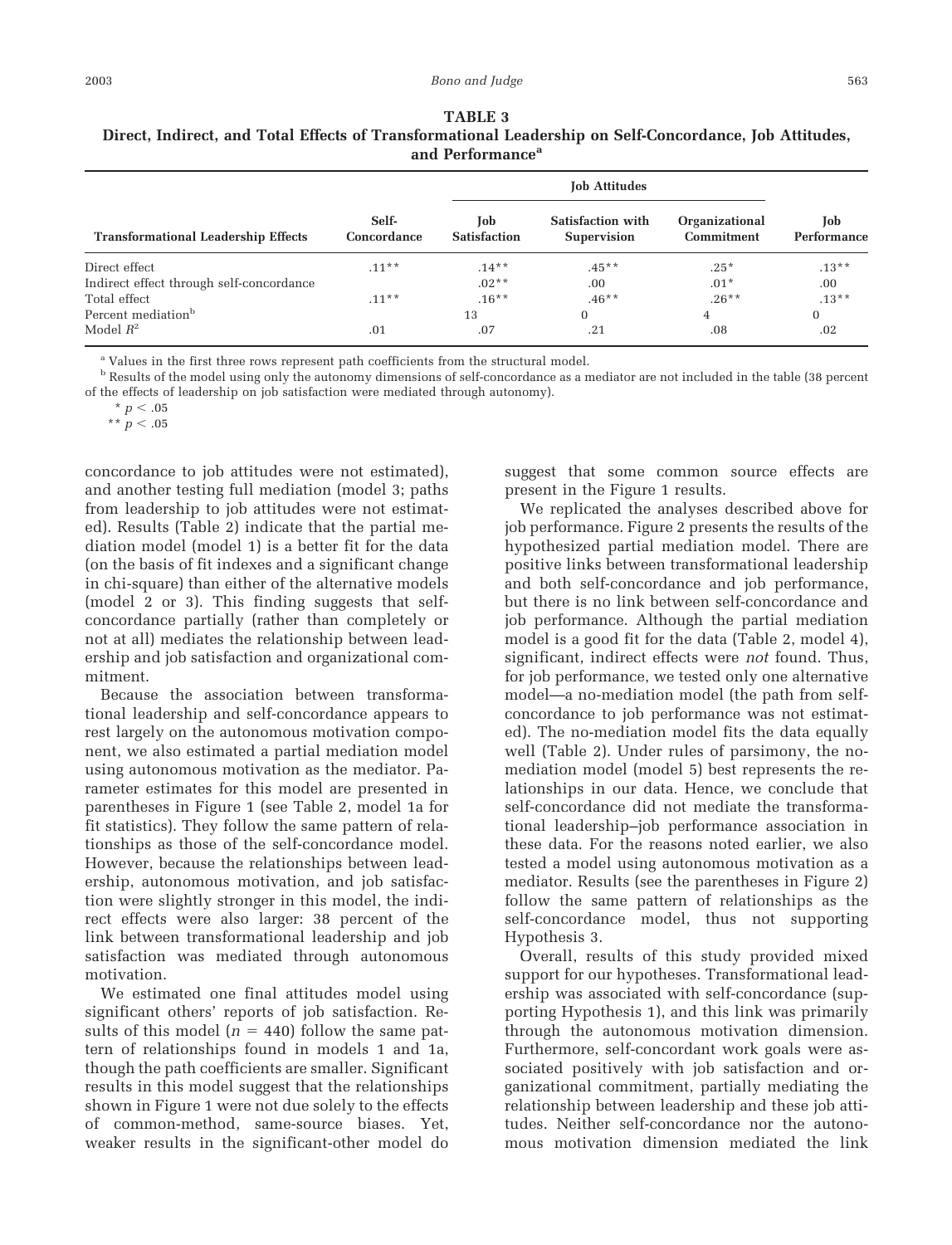

**FIGURE 2**

FIGURE 2



.01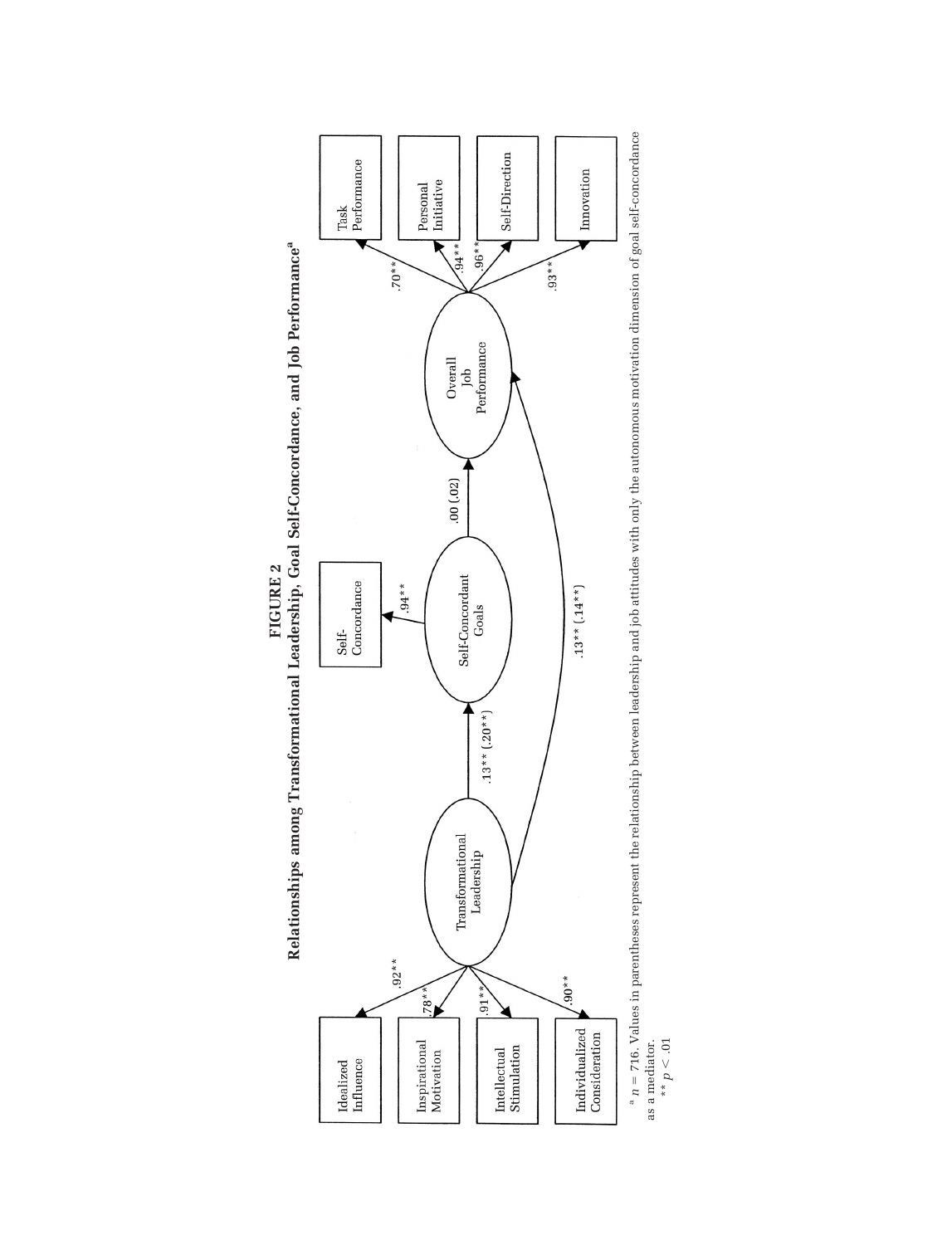between leadership and satisfaction with supervision. Thus, Hypothesis 2 received only partial support. Finally, as there was no relationship between self-concordance and job performance, Hypothesis 3 was not supported.

To examine these relationships more closely, we conducted a follow-up laboratory experiment with two goals: (1) to provide evidence of causality (transformational leadership  $\rightarrow$  self-concordance), and (2) to assess the effects of self-concordance on performance in a more controlled setting.

#### **STUDY 2: METHODS**

#### **Participants and Procedures**

Participants in this study were 162 undergraduate management students at a public university who were offered extra credit in exchange for their participation in this study. They were predominantly Caucasian (92%); 53 percent were men, and the average age was 21 years.

This experiment was conducted in a computer lab. Participants were randomly assigned to an experimental condition (follower of either a transformational or a nontransformational leader). They were told that the purpose of the study was "to better understand how individuals respond to leaders" and that they would be participating in a business simulation in which the CEO of a college town restaurant would be seeking their assistance. After reading a set of instructions, participants watched a five-minute video-taped speech by the CEO; the video conveyed the leadership experimental treatment. Next, they set goals and worked on a series of tasks. After completing the task, they responded to a series of surveys. The entire experiment was conducted at the computer.

*Leadership treatment.* As in past laboratory experiments on transformational leadership (Kirkpatrick & Locke, 1996), a trained actor was hired to convey both leader conditions. Though video is impersonal, this method provided two benefits. First, the leadership treatment was entirely consistent across participants. Second, in live actor studies, participants generally work on a group task in which the performance of one group member influences another. Because the task in this study was an individual task, we desired a measure of motivation and performance that would be unaffected by the behaviors of other participants.

We developed two leader scripts—transformational and nontransformational—modeling these on Kirkpatrick and Locke's (1996) work. The transformational script had several key content elements: an inspiring vision, a focus on values, illustrations of how the CEO had challenged traditional restaurant practices, and an expression of the CEO's high performance expectations. The transformational script also included elements of rhetorical style used by transformational leaders (Fiol, Harris, & House, 1999). Specifically, the transformational script contained stories and examples to illustrate the leader's vision, repetition of key phrases, and imagery. The actor was made aware of the dimensions of transformational leadership. For example, he was told about inspirational motivation, which involved having a sense of direction (vision) and communicating that vision with optimism. Thus, for the transformational condition, he was told to express optimism and passion. To the extent possible, this was done through scripting, though voice inflection and facial expressions also were used. The actor was naïve in that he had no knowledge of our hypotheses or of transformational leadership theory per se.

Although all the factual information about the restaurant was duplicated in the nontransformational script (the number of the restaurant's current locations, the fact that it catered to college students, and the CEO's intention to open a new location), there was no vision statement and no reference to the CEO's vision or values. Rather, following procedures used by Kirkpatrick and Locke (1996), we put information regarding restaurant operations into the nontransformational script. Thus, the nontransformational script was factual rather than inspiring and excluded any reference to values or visions. The language was direct and straightforward but did not include stories or rhetorical techniques known to be inspirational.

To control for any context effects, we used one actor, wearing the same clothing in the same physical setting, to deliver the scripts. We also matched body movement and camera changes across conditions. The scripts were the same length (four and a half minutes each). The leadership treatment was digitized for viewing on a computer screen. In addition, we created two short "boosters" (each 15–30 seconds long) for each condition to reinforce the leadership treatment. Tasks and boosters were linked. One of these booster videos would play immediately after a participant completed the first and second tasks. For example, after task 2, the booster told participants that they had now completed the second task. Then, for participants in the transformational leadership condition, the leader stated that the tasks were "an important part of realizing the vision of a kitchen just for students." For those in the nontransformational condition, the leader stated that work would be "entered into a database along with the work of other students."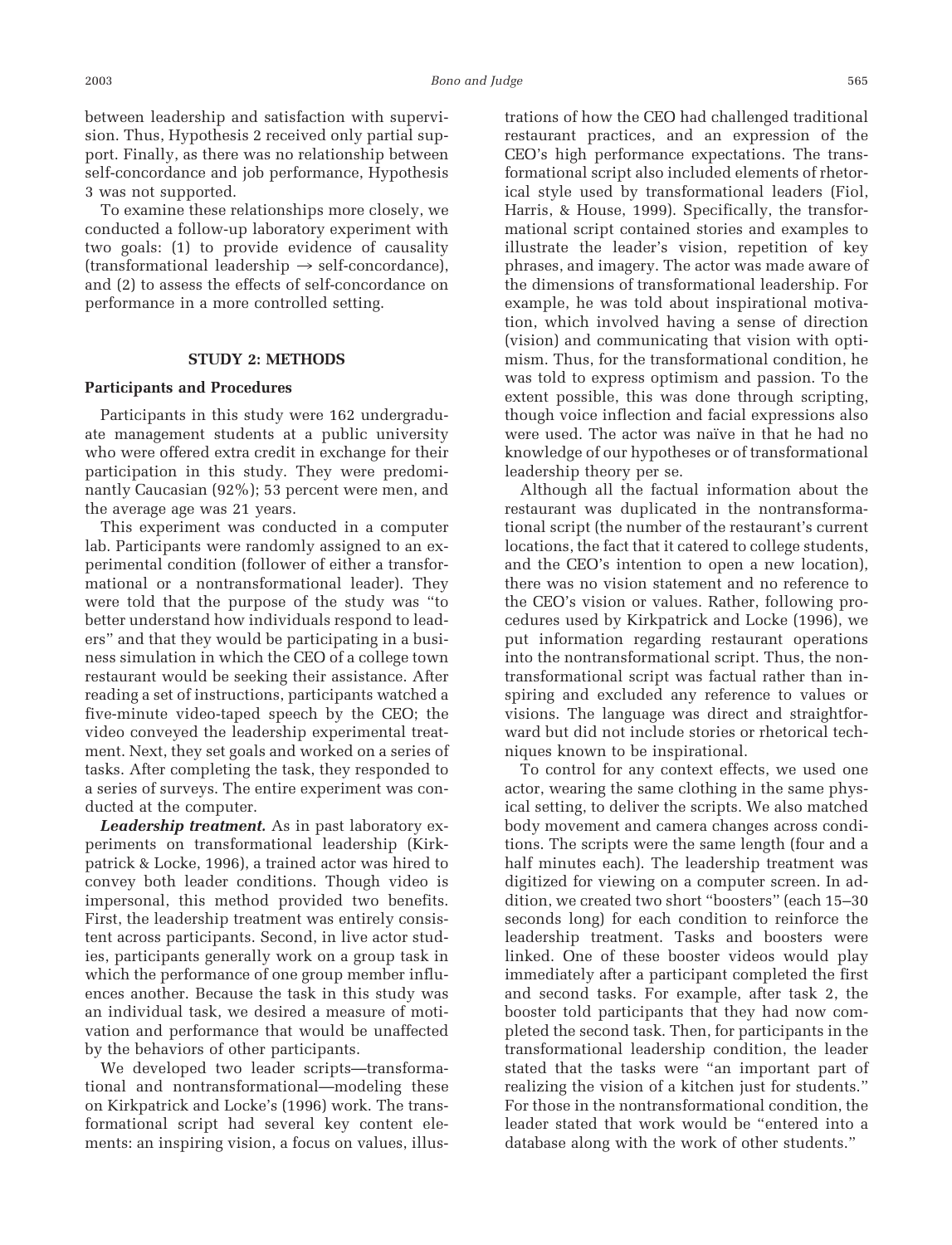*Business simulation tasks.* Participants completed three tasks. In the first task, they were asked to think of names for a new location of the restaurant. In the second, they were asked to proofread a draft of the new restaurant's menu. In the third, they were asked to list possible slogans for the restaurant. After completing the third task, participants were informed that they had completed all required tasks. However, a message on the screen informed them that the CEO was interested in having them complete one more, optional task that would take about five minutes. They were told that if they chose to complete the final task, the value of their contribution to the project would be "substantially increased." Participants who elected to complete the final task were asked to provide "thoughts on what we can do to best serve college students."

#### **Measures**

*Self-concordance.* Self-concordance was measured as in Study 1. However, in this study participants chose from a list of 20 possible goals created by having a small group of undergraduate students (not in the study) generate goals they might have as participants in an extra-credit study. These included such goals as "to get done quickly" and "to provide the most accurate responses for each task." After the leadership treatment, Study 2 participants were asked to adopt 6 goals from the list and report their reasons for choosing each goal.

*Performance.* Three measures of performance were obtained: creative performance, accuracy performance, and extrarole performance. Creative performance was measured in two ways, as the number of restaurant names (task 1) and the number of logos (task 3) a participant generated. We averaged the numbers of ideas from tasks 1 and 3 to form a measure of creative performance ( $\alpha$  = .72). Accuracy performance was the number of mistakes found in the menu (task 2). The number of ideas provided in task 4—the voluntary task—was the measure of extrarole performance. Tasks 1, 2, and 3 represent very simple simulations of task performance. However, our measure of extrarole performance is unique in that it closely models extrarole performance in an actual job context.

*Manipulation check.* At the end of the study, ten items from the MLQ were used to verify the efficacy of the leadership treatment. We used items from the idealized influence and inspirational motivation dimensions, excluding two items deemed inappropriate for our brief leadership treatment (for example, "Goes beyond self-interest for the good of the

group"). Although we did attempt to include some intellectual stimulation in our leadership treatment, we did not use intellectual stimulation or individualized consideration items in our manipulation check, as we felt they were not appropriate for our brief leadership treatment (two excluded items were "Seeks differing perspectives when solving problems" and "Treats me as an individual rather than just as a member of a group"). We averaged the ten items to form a transformational leadership score.

#### **STUDY 2: ANALYSES AND RESULTS**

Maintaining consistency with the Study 1 procedures, we formed an overall goal self-concordance composite as well as autonomous and controlled motivation dimensions. To confirm the efficacy of our leadership treatment, we compared the mean levels of responses to the MLQ items in the two experimental conditions. A significant difference  $(t = 7.2, p < .01)$  confirmed that perceptions of transformational leadership were significantly higher among the participants in the transformational condition. Furthermore, confirming that our levels of leadership treatment were realistic, we noted that the mean transformational leadership ratings were 4.1 for participants in the transformational condition and 3.2 for those in the nontransformational condition. These values are about one standard deviation above and below the mean in the field data. Results also reveal significant differences in mean levels of the study variables between conditions in the direction expected for selfconcordance, creative performance, and extrarole performance, but not for accuracy performance.

For estimating structural models with dichotomous variables, it is recommended that weighted least squares (WLS) regression analysis be used to estimate parameter estimates (see Jöreskog & Sörbom, 1993). WLS procedures demand a large sample *(N)* and thus were not appropriate in this experiment. Hence, we used hierarchical regression to test our mediation hypotheses, correcting for measurement error in observed variables. Table 4 presents descriptive statistics, reliability coefficients, and correlations for the Study 2 variables. As in Study 1, transformational leadership had a positive effect on self-concordance (supporting Hypothesis 1). However, examination of the two self-concordance dimensions revealed that transformational leadership had a negative effect on controlled motivation and no effect on autonomous motivation. Self-concordance (and the autonomous motivation dimension) were associated with creative and extrarole, but not accuracy, performance.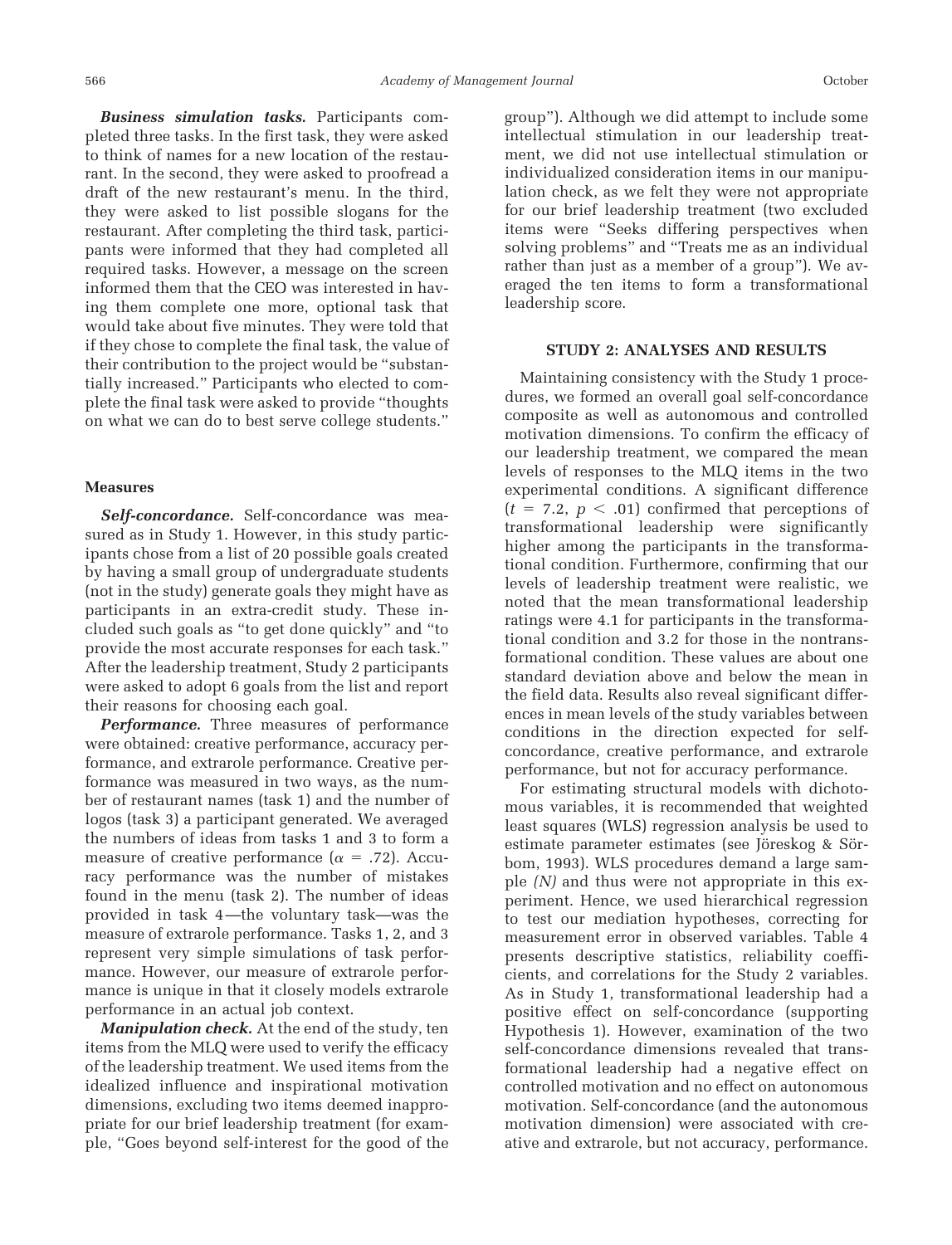| Variable                          | Mean  | s.d. |        |        |      | 4      | 5      | -6  |
|-----------------------------------|-------|------|--------|--------|------|--------|--------|-----|
| 1. Transformational leadership    | 1.50  | 0.50 |        |        |      |        |        |     |
| 2. Follower self-concordance      | 3.70  | 6.20 | .20    | .86    |      |        |        |     |
| 3. Follower autonomous motivation | 5.80  | 1.60 | .08    | .72    | .81  |        |        |     |
| 4. Follower controlled motivation | 4.40  | 1.40 | $-.19$ | $-.60$ | .09  | .83    |        |     |
| 5. Follower creative performance  | 4.80  | 2.60 | .20    | .30    | .32  | $-.08$ | .72    |     |
| 6. Follower extrarole performance | 0.40  | 1.60 | .19    | .24    | .19  | $-.13$ | .23    |     |
| 7. Follower accuracy performance  | 16.50 | 7.70 | $-.05$ | $-.09$ | .00. | .10    | $-.03$ | .06 |

**TABLE 4 Means, Standard Deviations, and Correlations among Study 2 Variablesa**

 $a_n = 139$ . Scale reliabilities are on the diagonal in boldface. Transformational leadership was coded transformational condition, 2; nontransformational condition, 1. Correlations above .17 are significant at *p* - .05, and correlations above .21 are significant at *p* - .01.

As in Study 1, controlled motivation had no effect on performance.

To test for mediation, we used procedures recommended by Baron and Kenny (1986). See Table 5. First, we regressed our dependent variables (creative, accuracy, and extrarole performance) on our independent variable (leadership). Creative and extrarole performance, but not accuracy performance, were related to leadership. Because accuracy performance failed the first Baron and Kenny step in the test for mediation (no relationship between the distal and dependent variable), we conducted subsequent steps in the test for mediation for only extrarole and creative performance. In step 2, our mediating variable (self-concordance) was significantly associated with leadership, meeting the second requirement for mediation. In steps 3 and 4, we regressed both creative and extrarole performance on our independent variable (leadership) and our mediating variable (self-concordance). As shown in Table 5, the results of step 3 are consistent with partial mediation. That is, the beta for transformational leadership is reduced and no longer significant (compare step 1 to step 3), whereas the beta for self-concordance is significant. Thus, we conclude that self-concordance partly mediates the relationship between transformational leadership and both creative and extrarole performance, providing partial support for Hypothesis 3. In Table 5 we also report the incremental variance explained by goal self-concordance (step 3), the multiple squared correlation coefficient  $(R^2)$ 

| Variable                       | <b>Creative</b><br>Performance | <b>Extrarole</b><br>Performance | <b>Transformational</b><br>Leadership |
|--------------------------------|--------------------------------|---------------------------------|---------------------------------------|
| Step 1                         |                                |                                 |                                       |
| Transformational leadership    | $.25***$                       | $.21*$                          |                                       |
| $R^2$                          | $.05***$                       | $.04*$                          |                                       |
| Step 2                         |                                |                                 |                                       |
| Self-concordance               |                                |                                 | $.25**$                               |
| $R^2$                          |                                |                                 | $.05***$                              |
| Steps 3 and 4 <sup>b</sup>     |                                |                                 |                                       |
| Transformational leadership    | .17                            | .16                             |                                       |
| Self-concordance               | $.35***$                       | $.28**$                         |                                       |
| $R^2$                          | $.17***$                       | $.09**$                         |                                       |
| $\Delta R^2$                   | $.12**$                        | $.05***$                        |                                       |
| Adjusted $R^2$                 | $.15***$                       | $.08**$                         |                                       |
| Percent mediation <sup>c</sup> | 32                             | 24                              |                                       |

**TABLE 5 Results of Regression Analysis of Task Performance on Self-Concordance and Transformational Leadershipa**

<sup>a</sup> Estimates are standardized regression coefficients. Steps refer to steps in Baron and Kenny (1986) mediated regression procedures.

<sup>b</sup> The  $R^2$  for step 2 and the change in  $R^2$  from step 1 are shown.

<sup>c</sup> Calculated as 1.0 less the direct effect (step 3) divided by the total effect (step 1). Accuracy performance was not included in this analysis as it was unrelated to leadership or self-concordance.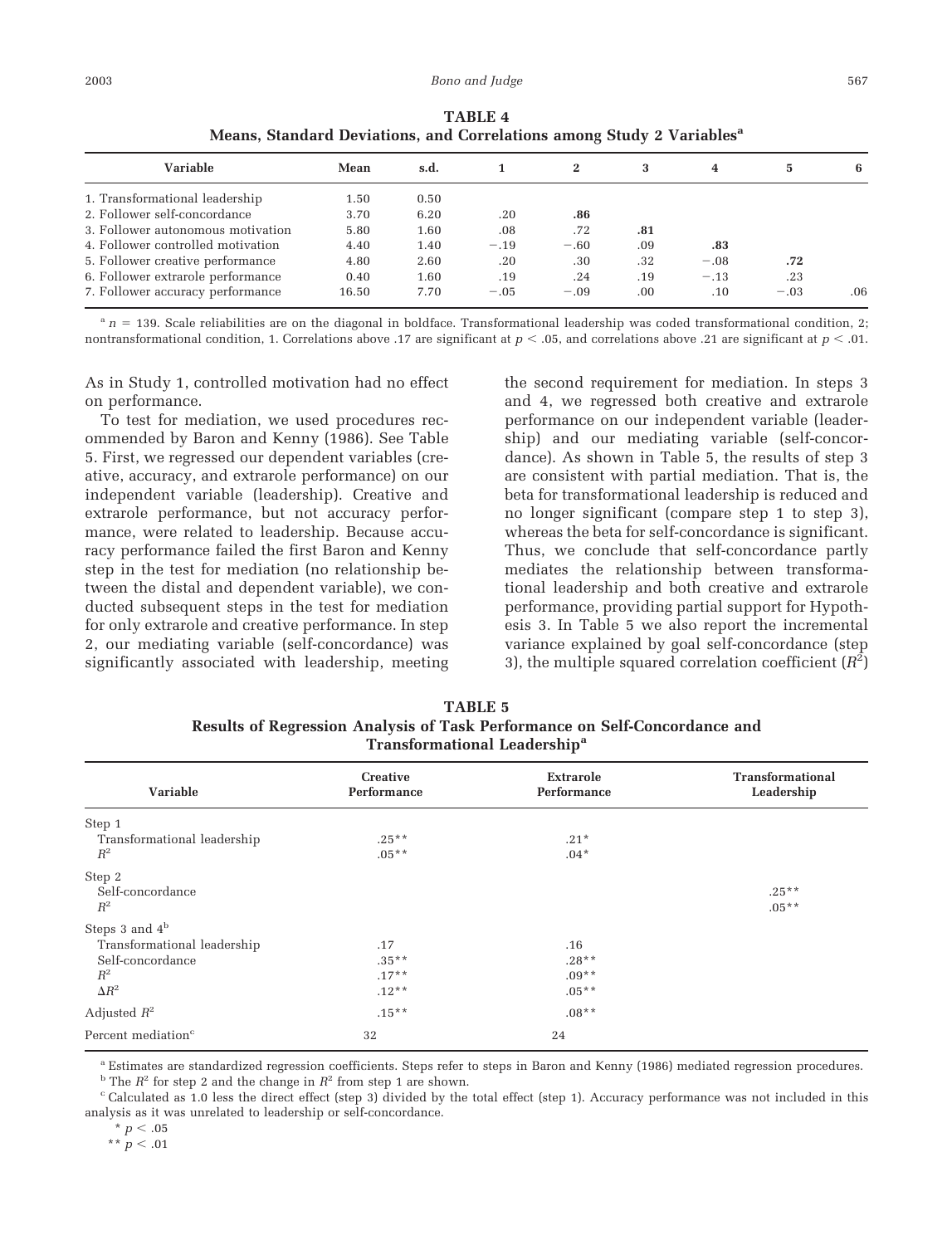for the regression model, and the percentage of mediation found.

## **DISCUSSION**

In both of the studies we conducted, we found a small, positive relationship between transformational leadership and follower self-concordance. Thus, consistent with the propositions of the selfconcept-based theory, followers of transformational leaders do report greater self-concept engagement with their work. This was true in a natural work context and in a business simulation. Furthermore, because we manipulated leadership in Study 2, we have some confidence that transformational leadership behaviors *influence* follower selfconcordance.

However, the nature of the association between transformational leadership and self-concordance was different in the two studies. In the field study, transformational leadership was positively correlated with autonomous motivation but not with controlled motivation. The opposite was true in the experiment, where transformational leadership had its strongest effect on controlled motivation. We do not know why this was true but suspect that the controlled setting of our experiment may have influenced our results. Future studies examining the conditions under which leadership affects controlled and autonomous motivation should be conducted. For example, it would be interesting to determine whether the effect of transformational leadership on controlled and autonomous motivation depends on the presence or absence of incentives (such as money or extra credit). This has been a central issue in self-determination research, and it would be interesting to see if transformational leadership is more likely to affect controlled (autonomous) motivation in the presence (absence) of extrinsic incentives.

We examined the association between selfconcordance and work attitudes only in the field study, finding that individuals with more selfconcordant work goals were more satisfied with their jobs. This effect was found even when a third party provided the job satisfaction report. When all three job attitudes were entered into the model together, self-concordance was related to job satisfaction and organizational commitment but not to satisfaction with supervision.

With respect to the effects of self-concordance on job performance, our results were inconsistent across studies. In the field study, there was no link between self-concordance and job performance. However, in the lab, we found a link with creative and extrarole performance. In the field study, we

assessed self-concordance on a limited set of goals. Perhaps the short-term goals chosen by our participants had little to do with the broad criteria used in the supervisory evaluations of performance. Alternatively, it is possible that self-concordance only affects performance on simple tasks or those with an entirely motivational basis (such as extrarole behaviors). This is an important issue for future research.

Despite somewhat conflicting results, these studies make an important contribution in two ways. First, they lend empirical support to psychological theories of the motivational effects of transformational leadership with respect to follower selfengagement and meaningful work. Second, we have learned that (1) external factors (such as transformational leaders) can influence the extent to which individuals perceive their work activities to be important and self-congruent, and (2) when individuals do have such perceptions, they experience increased job satisfaction, are more willing to help out, and do better on a simple task.

These studies have some limitations as well. First, the leadership–job performance association in our study was smaller than that found in other studies. This finding may be a result of the fact that we randomly selected followers rather than having leaders choose which follower completed the surveys. It may also be because we collected performance data 60 days after the leadership surveys were completed. Other longitudinal studies (Howell & Hall-Merenda, 1999) reported similar small and significant leadership-performance associations.

Second, in a laboratory setting it is very difficult to capture the full range of transformational leadership behaviors. Although we attempted to manipulate more than charisma, it is likely that the charisma dimension of transformational leadership had the strongest effect on participants. Finally, although we labeled our idea generation tasks "creative," we did not evaluate the creativity of the responses. Thus, one might consider creative performance in our experiment to be, in reality, a measure of output quantity.

Despite these limitations, our studies have a number of strengths, including random choice of followers (versus selection by the leader), a diverse sample of leaders and followers from a broad spectrum of organizations, and data collected at two points in time. Replication of our study in both laboratory and field settings lends internal and external validity to our findings. Furthermore, although our results are not entirely free of the inflating effects of same-source bias, we reduced these effects by obtaining data from independent sources.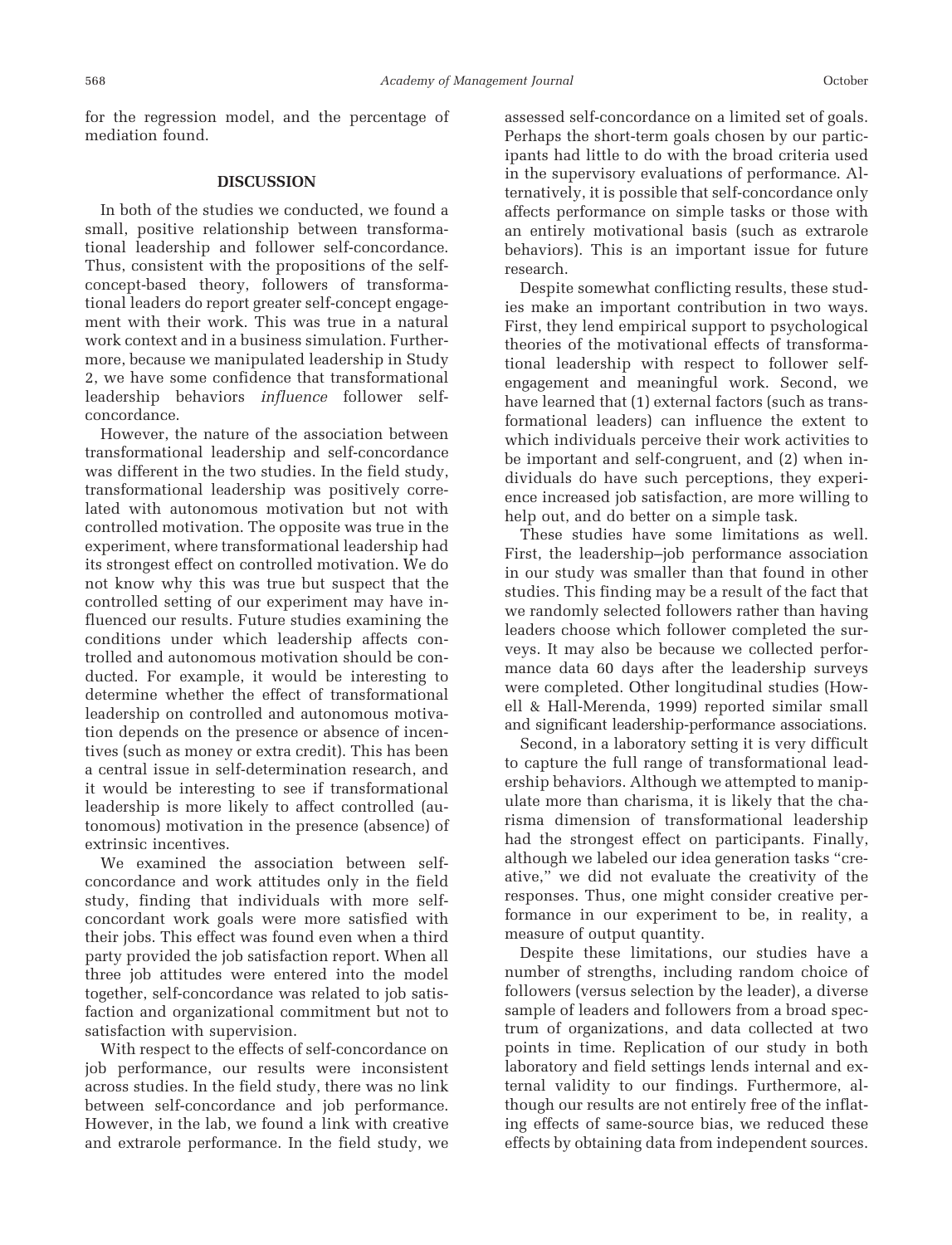In particular, we note the relationship between goal self-concordance and job attitudes and job performance, where we measured self-concordance indirectly and obtained third-party reports of job satisfaction and job performance (from significant others and supervisors, respectively). Our experiment also avoids some of the common-method problems inherent in field data.

These results have practical implications for leadership training, as a better understanding of the psychological processes linking leaders and followers allows the design of more effective training programs. In particular, our results highlight the importance of teaching leaders to explicitly discuss links between job tasks and the broader purpose and vision of their organization with their followers. Research also indicates that when leaders recognize individuals' unique perspectives (behaviors consistent with the individualized consideration and intellectual stimulation dimensions of transformational leadership), they are more likely to report autonomous motivation (Deci, Eghrari, Patrick, & Leone, 1994). These studies also highlight the potential importance of self-concordance in organizations, especially with respect to employee attitudes and extrarole performance. Moreover, Ryan and Connell (1989) found that autonomous motivation was associated with more effective coping strategies. Thus, increasing employees' identification with their work (by training leaders) might be particularly valuable in organizations engaged in large-scale (or continuous) change.

From a research perspective, the greatest contribution of these studies is that they bring together two important theories that had previously not been connected to better explain the transformational leadership process. Specifically, we used a contemporary theory in personality/social psychology—the self-concordance model—to test one of the few transformational leadership process theories—the self-concept-based theory. Both our study and Shamir and colleagues' (1998) serve to demystify charismatic/transformational leadership. Shamir and his colleagues found that leaders who emphasized collective identity had followers who better identified with their leaders and their units. Our findings complement Shamir et al.'s results by revealing that transformational leadership is also linked to identification with their work. Followers of charismatic/transformational leaders are more likely to identify with those leaders and their units (Shamir et al., 1998), but they are also more likely to identify with their work—to see it as fulfilling, enjoyable, and important. Nonetheless, given equivocal support in both studies, it is clear that research outside the limits of Shamir and colleagues' (1993) self-concept-based theory is needed to further illuminate the processes underlying transformational leadership.

#### **REFERENCES**

- Allen, N. J., & Meyer, J. P. 1990. The measurement and antecedents of affective, continuance and normative commitment to the organization. *Journal of Occupational Psychology,* 63: 1–18.
- Avolio, B. J., Bass, B. M., & Jung, D. I. 1999. Re-examining the components of transformational and transactional leadership using the Multifactor Leadership Questionnaire. *Journal of Occupational and Organizational Psychology,* 72: 441–462.
- Baron, R. M., & Kenny, D. A. 1986. The moderator-mediator variable distinction in social psychological research: Conceptual, strategic, and statistical considerations. *Journal of Personality and Social Psychology,* 51: 1173–1182.
- Bass, B. M. 1985. *Leadership and performance beyond expectations.* New York: Free Press.
- Bass, B. M. 1999. Two decades of research and development in transformational leadership. *European Journal of Work and Organizational Psychology,* 8: 9–32.
- Bliese, P. D. 2000. Within-group agreement, non-independence, and reliability: Implications for data aggregation and analysis. In K. J. Klein & S. W. J. Kozlowski (Eds.), *Multilevel theory, research, and methods in organizations:* 349–381. San Francisco: Jossey-Bass.
- Brayfield, A. H., & Rothe, H. F. 1951. An index of job satisfaction. *Journal of Applied Psychology,* 35: 307–311.
- Burns, J. M. 1978. *Leadership.* New York: Harper & Row.
- Carless, S. A. 1998. Assessing the discriminant validity of transformational leader behavior as measured by the MLQ. *Journal of Occupational and Organizational Psychology,* 71: 353–358.
- Deci, E. L., Eghrari, H., Patrick, B. C., & Leone, D. R. 1994. Facilitating internalization: The self-determination theory perspective. *Journal of Personality,* 62: 119– 142.
- Eden, D. 1992. Leadership and expectations: Pygmalion effects and other self-fulfilling prophecies in organizations. *Leadership Quarterly,* 3: 271–305.
- Edwards, J. R., & Parry, M. E. 1993. On the use of polynomial regression equations as an alternative to difference scores in organizational research. *Academy of Management Journal,* 36: 1577–1613.
- Fiol, C. M., Harris, D., & House, R. 1999. Charismatic leadership: Strategies for effecting social change. *Leadership Quarterly,* 10: 449–482.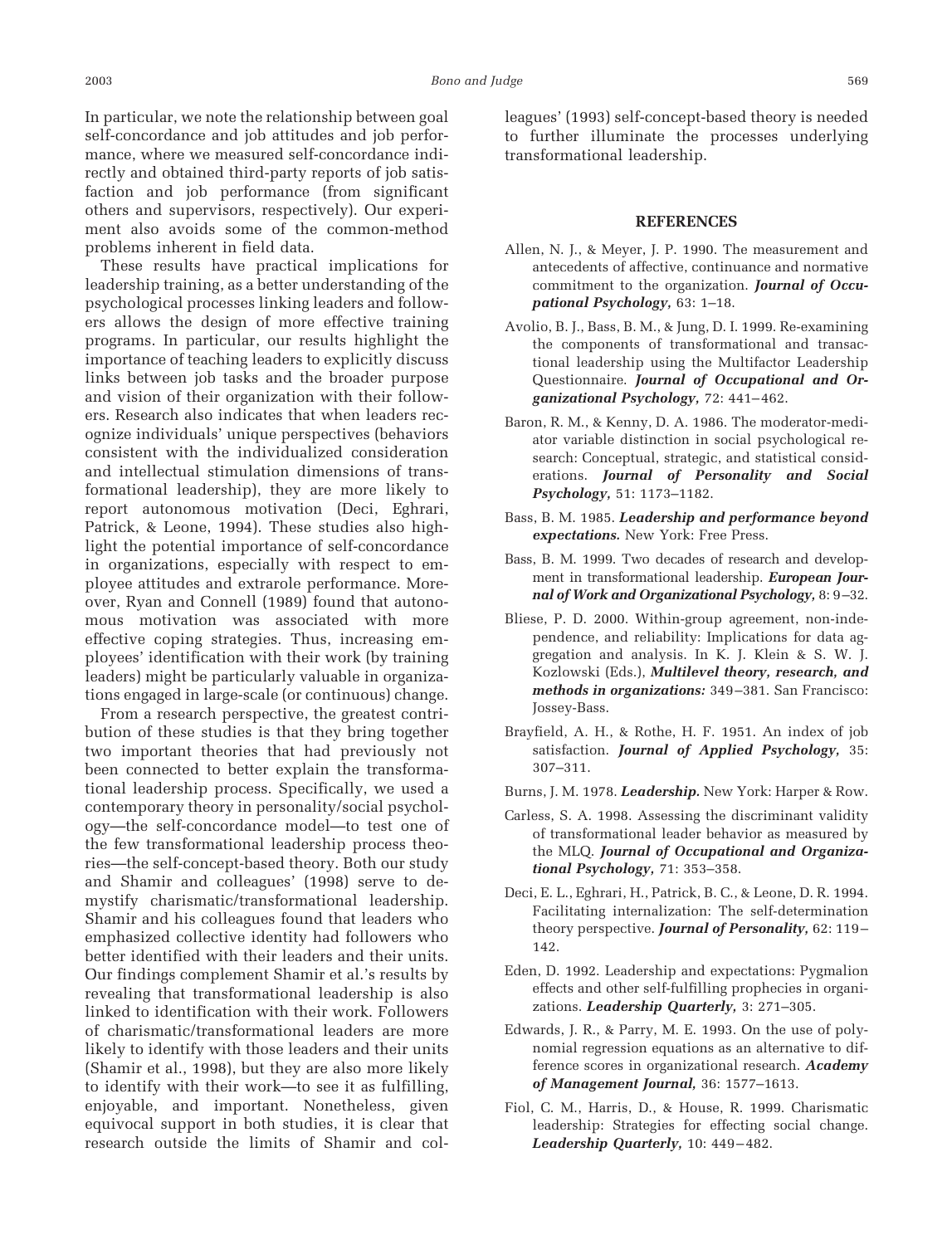- Fuller, J. B., Patterson, C. E., Hester, K., & Stringer, D. Y. 1996. A quantitative review of research on charismatic leadership. *Psychological Reports,* 78: 271–287.
- Hackman, J., & Oldham, G. 1980. *Work redesign.* Reading, MA: Addison-Wesley.
- House, R. J. 1977. A 1976 theory of charismatic leadership. In J. G. Hunt & L. L. Larsen (Eds.), *Leadership: The cutting edge.* Southern Illinois University Press.
- House, R. J., & Shamir, B. 1993. Toward the integration of transformational, charismatic, and visionary theories. In M. M. Chemers & R. Ayman (Eds.), *Leadership theory and research: Perspectives and directions:* 81–107. Academic Press.
- Howell, J. M., & Hall-Merenda, K. E. 1999. The ties that bind: The impact of leader-member exchange, transformational and transactional leadership, and distance on predicting follower performance. *Journal of Applied Psychology,* 84: 680–694.
- Hunter, J. E., & Schmidt, F. L. 1990. *Methods of metaanalysis.* Newbury Park, CA: Sage.
- James, L. R., Demaree, R. G., & Wolf, G. 1984. Estimating within-group reliability with and without response bias. *Journal of Applied Psychology,* 69: 85–98.
- Jöreskog, K. G., & Sörbom, D. 1993. LISREL 8 user's *reference guide.* Chicago: Scientific Software.
- Judge, T. A., Bono, J. E., & Locke, E. A. 2000. Personality and job satisfaction: The mediating role of job characteristics. *Journal of Applied Psychology,* 85: 237– 249.
- Kirkpatrick, S. A., & Locke, E. A. 1996. Direct and indirect effects of three core charismatic leadership components on performance and attitudes. *Journal of Applied Psychology,* 81: 36–51.
- Kozlowski, S. W. J., & Klein, K. J. 2000. A multilevel approach to theory and research in organizations. In K. J. Klein & S. W. J. Kozlowski (Eds.), *Multilevel theory, research, and methods in organizations:* 3–90. San Francisco: Jossey-Bass.
- Lowe, K. B., Kroeck, K. G., & Sivasubramaniam, N. 1996. Effectiveness correlates of transformational and transactional leadership: A meta-analytic review of the MLQ literature. *Leadership Quarterly,* 7: 385– 425.
- O'Reilly, C., & Chatman, J. 1986. Organizational commitment and psychological attachment: The effects of compliance, identification, and internalization of prosocial behavior. *Journal of Applied Psychology,* 71: 492–499.
- Ryan, R. M., & Connell, J. P. 1989. Perceived locus of causality and internalization: Examining reasons for acting in two domains. *Journal of Personality and Social Psychology,* 57: 749–761.
- Ryan, R. M., & Deci, E. L. 2000. Self-determination theory and the facilitation of intrinsic motivation, social

development, and well-being. *American Psychologist,* 55: 68–78.

- Shamir, B. 1999. Taming charisma for better understanding and greater usefulness: A response to Beyer. *Leadership Quarterly,* 10: 555–562.
- Shamir, B., House, R. J., & Arthur, M. B. 1993. The motivational effects of charismatic leadership: A self-concept based theory. *Organization Science,* 4: 577–594.
- Shamir, B., Zakay, E., Breinin, E., & Popper, M. 1998. Correlates of charismatic leader behavior in military units: Subordinates' attitudes, unit characteristics, and superiors' appraisals of leader performance. *Academy of Management Journal,* 41: 387–409.
- Sheldon, K. M., Elliott, A. J. 1998. Not all personal goals are personal: Comparing autonomous and controlled reasons for goals as predictors of effort and attainment. *Personality and Social Psychology Bulletin,* 24: 546–557.
- Sheldon, K. M., & Elliott, A. J. 1999. Goal striving, need satisfaction and longitudinal well-being: The selfconcordance model. *Journal of Personality and Social Psychology,* 76: 482–497.
- Sheldon, K. M., & Kasser, T. 1998. Pursuing personal goals: Skills enable progress, but not all progress is beneficial. *Personality and Social Psychology Bulletin,* 24: 1319–1331.
- Spreitzer, G. M. 1996. Social structural characteristics of psychological empowerment. *Academy of Management Journal,* 39: 483–504.
- Stewart, G. L., Carson, K. P., & Cardy, R. L. 1996. The joint effects of conscientiousness and self-leadership training on employee self-directed behavior in a service setting. *Personnel Psychology,* 49: 143–164.
- Thomas, K. W., & Velthouse, B. A. 1990. Cognitive elements of empowerment: An "interpretive" model of intrinsic task motivation. *Academy of Management Journal,* 15: 666–681.
- Welbourne, T. M., Johnson, D. E., & Erez, A. 1998. The Role-Based Performance Scale: Validity analysis of a theory-based measure. *Academy of Management Journal,* 41: 540–555.

# **APPENDIX**

#### **Job Performance Items Used in Study 1**

Innovation

- 1. Coming up with new ideas
- 2. Working to implement new ideas
- 3. Finding improved ways to do things
- 4. Creating better processes and routines

Task

5. Overall performance in the tasks associated with his/her job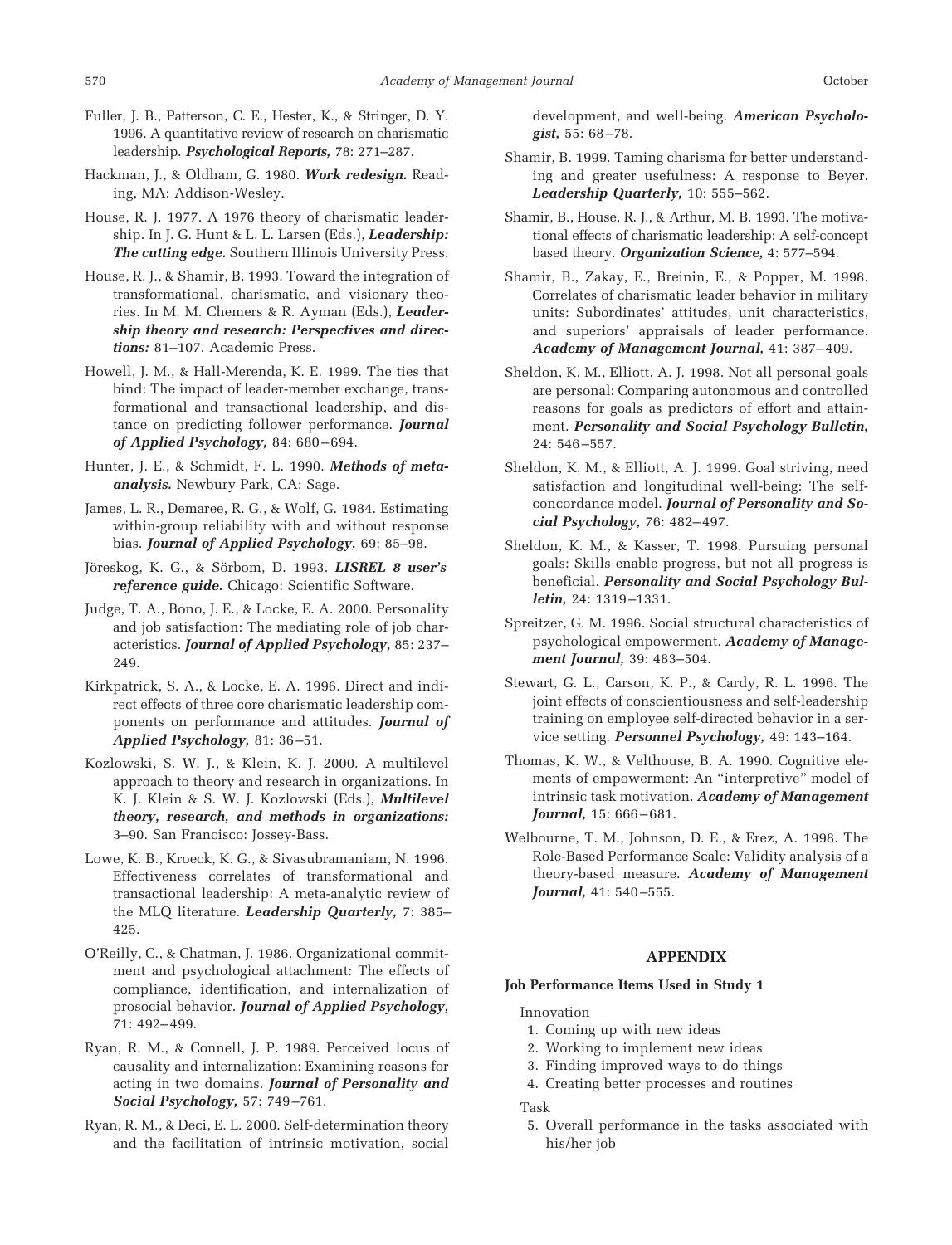- 6. Quantity of work
- 7. Quality of work

Self-Direction

- 8. Coming up with new, original ideas for handling work
- 9. Redesigning job tasks for greater effectiveness and efficiency
- 10. Taking initiative and doing whatever is necessary
- 11. Going against established policies and procedures if he or she thinks it will result in meeting broader organizational goals
- Personal Initiative
- 12. Submitting suggestions to improve work
- 13. Approaching his or her supervisor with suggestions for improvement when problems are encountered in the work
- 14. Searching for the cause of work problems he or she encounters
- 15. Changing something in his/her work in order to improve it

**Joyce E. Bono** *(jbono@umn.edu)* is an assistant professor in the psychology department at the University of Minnesota. Her current research interests include leadership and influence processes, personality, and affective experiences at work. She received her Ph.D. in organizational behavior from the University of Iowa.

٨W

**Timothy A. Judge** is the Matherly-McKethan Eminent Scholar in Management at the University of Florida. His primary interest is in the area of personality and individual differences. His other research interests include job attitudes, leadership, and careers. He received his Ph.D. from the University of Illinois at Urbana-Champaign.

-WV